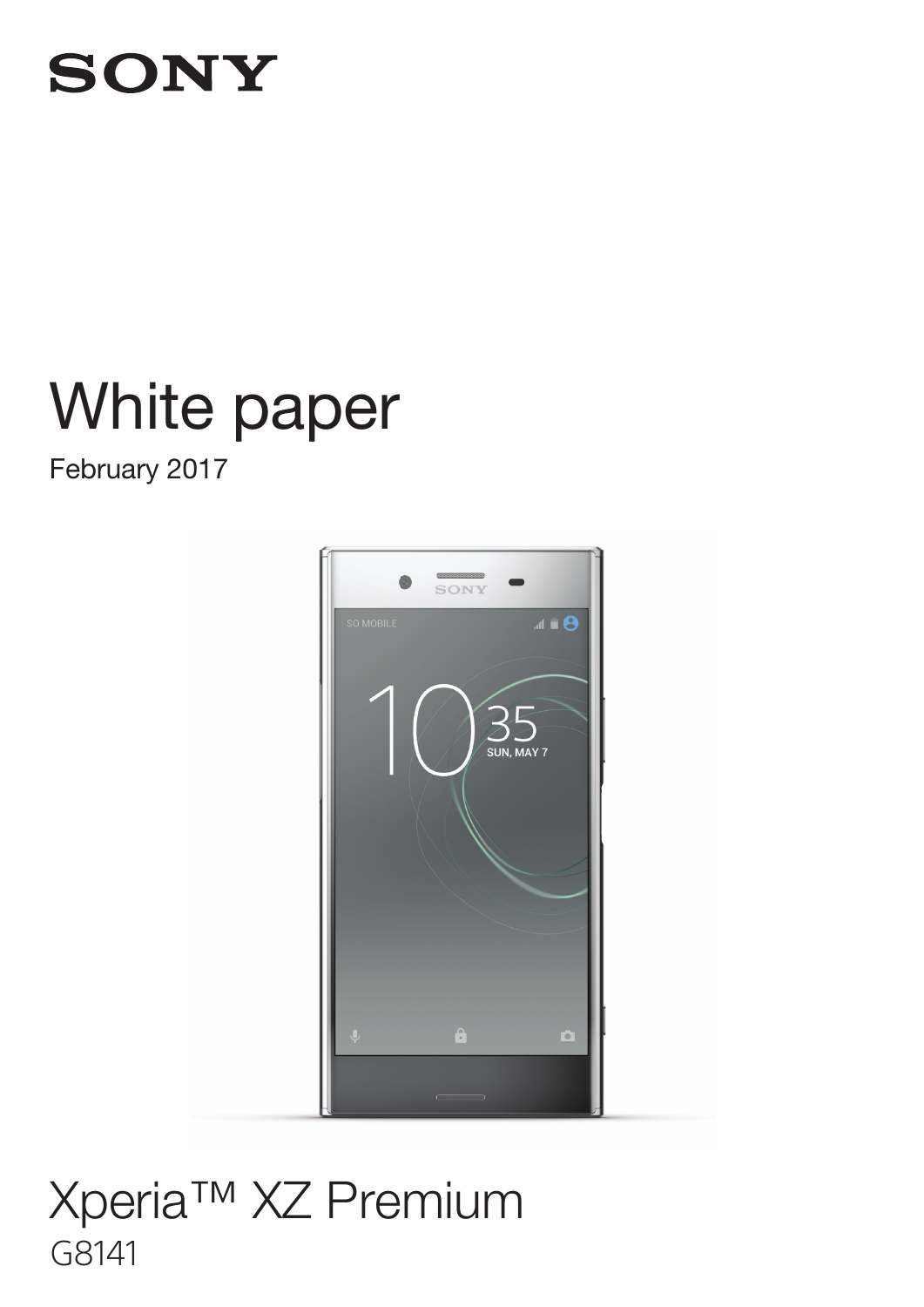## Purpose of this document

Sony product white paper are intended to give an overview of a product and provide details in relevant areas of technology.

NOTE: The illustration that appears on the title page is for reference only. All screen images and elements are subject to change without prior notice.

## Document history

| <b>Version</b> |                        |                 |
|----------------|------------------------|-----------------|
| February 2017  | First released version | Version 1 (PA1) |

## Sony Mobile Developer World

For the latest technical documentation and development tools, go to www.sonymobile.com/developer.

| This White paper is published by:<br>Sony Mobile Communications Inc.,<br>4-12-3 Higashi-Shinagawa, Shinagawa-ku,<br>Tokyo, 140-0002 Japan<br>www.sonymobile.com<br>© Sony Mobile Communications Inc., 2017. All  | This document is published by Sony Mobile<br>Communications Inc., without any warranty*.<br>Improvements and changes to this text<br>necessitated by typographical errors,<br>inaccuracies of current information or<br>improvements to programs and/or equipment<br>may be made by Sony Mobile Communications<br>Inc. at any time and without notice. Such<br>changes will, however, be incorporated into new<br>editions of this document. Printed versions are to<br>be regarded as temporary reference copies only. |
|------------------------------------------------------------------------------------------------------------------------------------------------------------------------------------------------------------------|-------------------------------------------------------------------------------------------------------------------------------------------------------------------------------------------------------------------------------------------------------------------------------------------------------------------------------------------------------------------------------------------------------------------------------------------------------------------------------------------------------------------------|
| rights reserved. You are hereby granted a license<br>to download and/or print a copy of this<br>document.<br>Any rights not expressly granted herein are.<br>reserved.<br>First released version (February 2017) | *All implied warranties, including without<br>limitation the implied warranties of<br>merchantability or fitness for a particular<br>purpose, are excluded. In no event shall Sony or<br>its licensors be liable for incidental or<br>consequential damages of any nature, including<br>but not limited to lost profits or commercial loss,<br>arising out of the use of the information in this<br>document.                                                                                                           |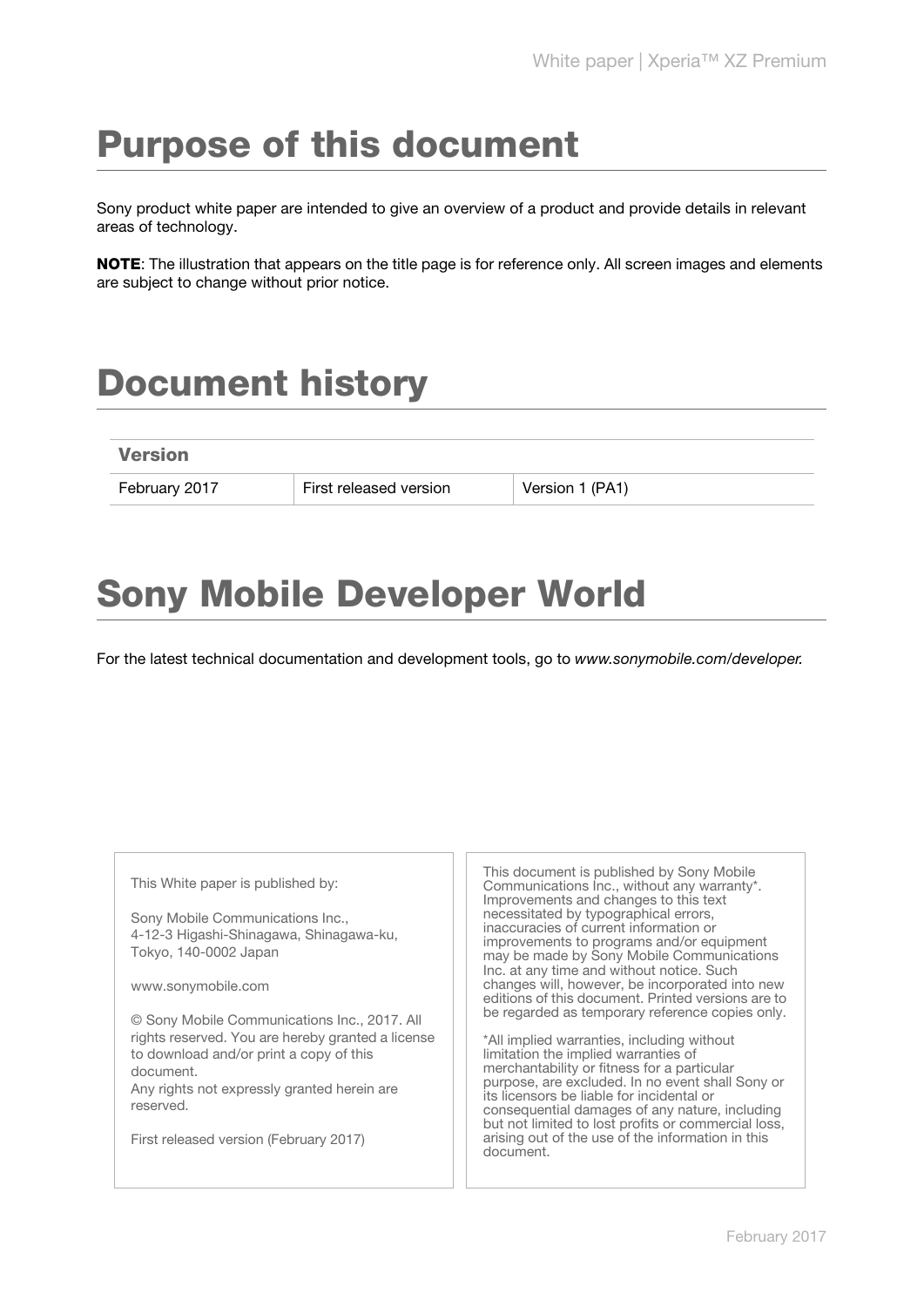## <span id="page-2-0"></span>**Table of contents**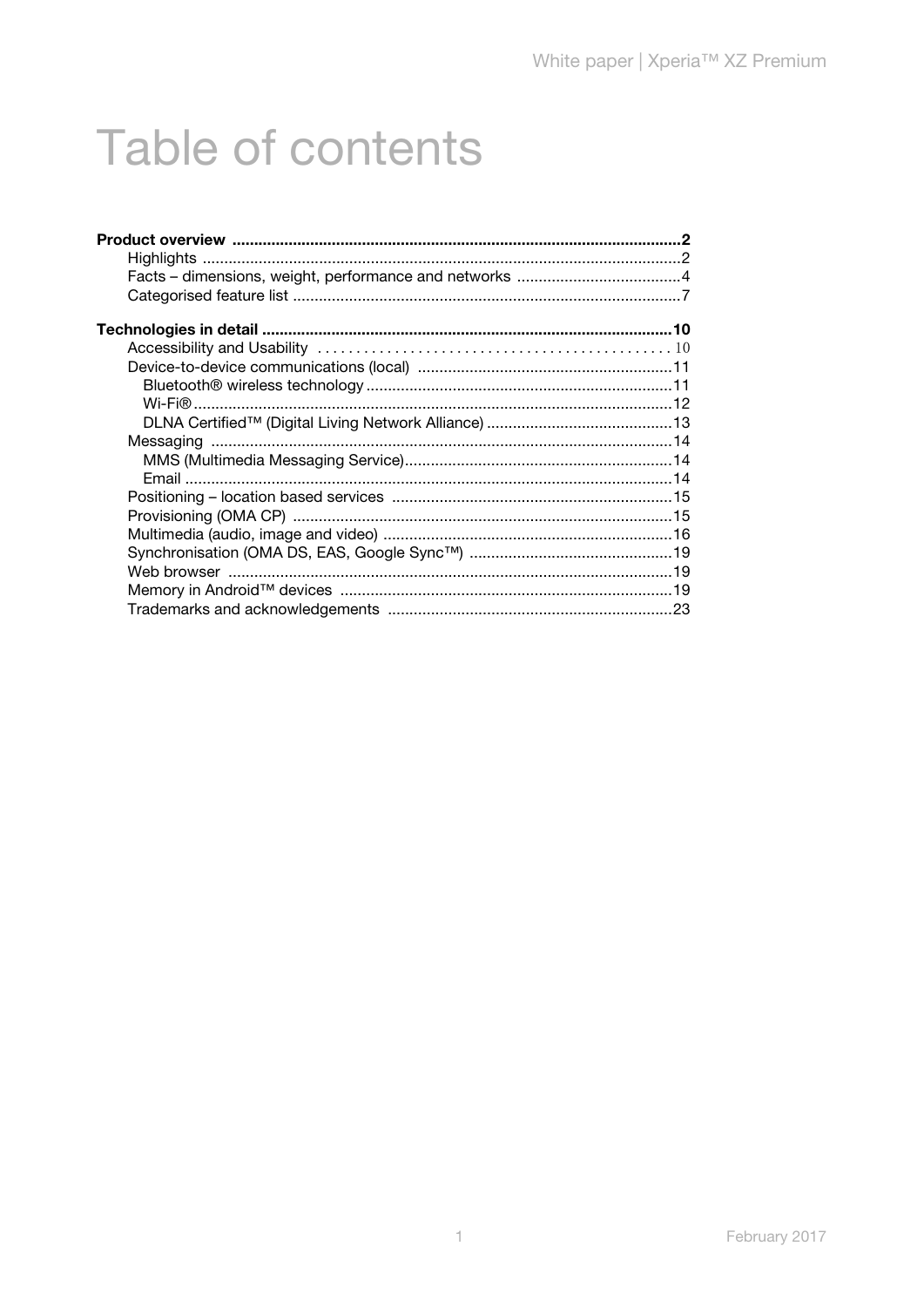## <span id="page-3-0"></span>Product overview

## <span id="page-3-1"></span>**Highlights**

- The world's first smartphone with a 4K HDR display
- 19MP Motion Eye camera
- Super slow motion video at 960 frames per second
- 13MP wide angle front camera
- IP65/68\* water resistant
- Smart Stamina
- Xperia Actions intelligently learns and adapts to your usage

#### 19MP Motion Eye camera

Motion Eye camera is the latest camera system developed with Sony Digital Imaging know-how to capture motion beyond human eye capability, powered by the world's first memory stacked image sensor in a smartphone\*\*.

#### • Super slow motion\*\*\*

The new Xperia XZ Premium is the first smartphone with 960fps video capture\*\*\*. This means you can capture the action 32x slower than with normal video.

#### • Predictive capture

When the action starts, the Motion Eve camera starts buffering to automatically capture up to 4 photos from before you press the shutter, to ensure you capture those unexpected moments.

- A breakthrough in clarity and quality
	- 1. Superior image quality powered by a brand new 19MP memory stacked sensor and a redesigned Sony G Lens.
	- 2. With 19% bigger pixels, the new sensor can capture more light and detail.
	- 3. For fast moving objects, Anti-distortion shutter reduces misshaping of the image.

#### The world's first smartphone with a 4K HDR display

Using Sony BRAVIA TV technology, the Xperia XZ Premium plays 4K HDR content that's so clear and lifelike, it takes your breath away.

Because TRILUMINOS Display for mobile selectively maps colours from a wider palette, all of life's subtle shades are preserved. Even reds, blues and greens, which are typically hard for screens to show accurately, look vivid and realistic.

\*Xperia XZ Premium is water resistant and protected against dust, so don't worry if you get caught in the rain or want to wash off dirt under the faucet, but remember that all ports and attached covers should be firmly closed. You should not put the device completely underwater; or expose it to seawater, salt water, chlorinated water, or liquids such as drinks. Any abuse or improper use of the device will invalidate the warranty. The device has been tested under an Ingress Protection rating of IP65/68. For more info, see www.sonymobile.com/waterresistant. Note the Xperia XZ Premium has a capless USB port to connect and charge. The USB port must be completely dry before charging.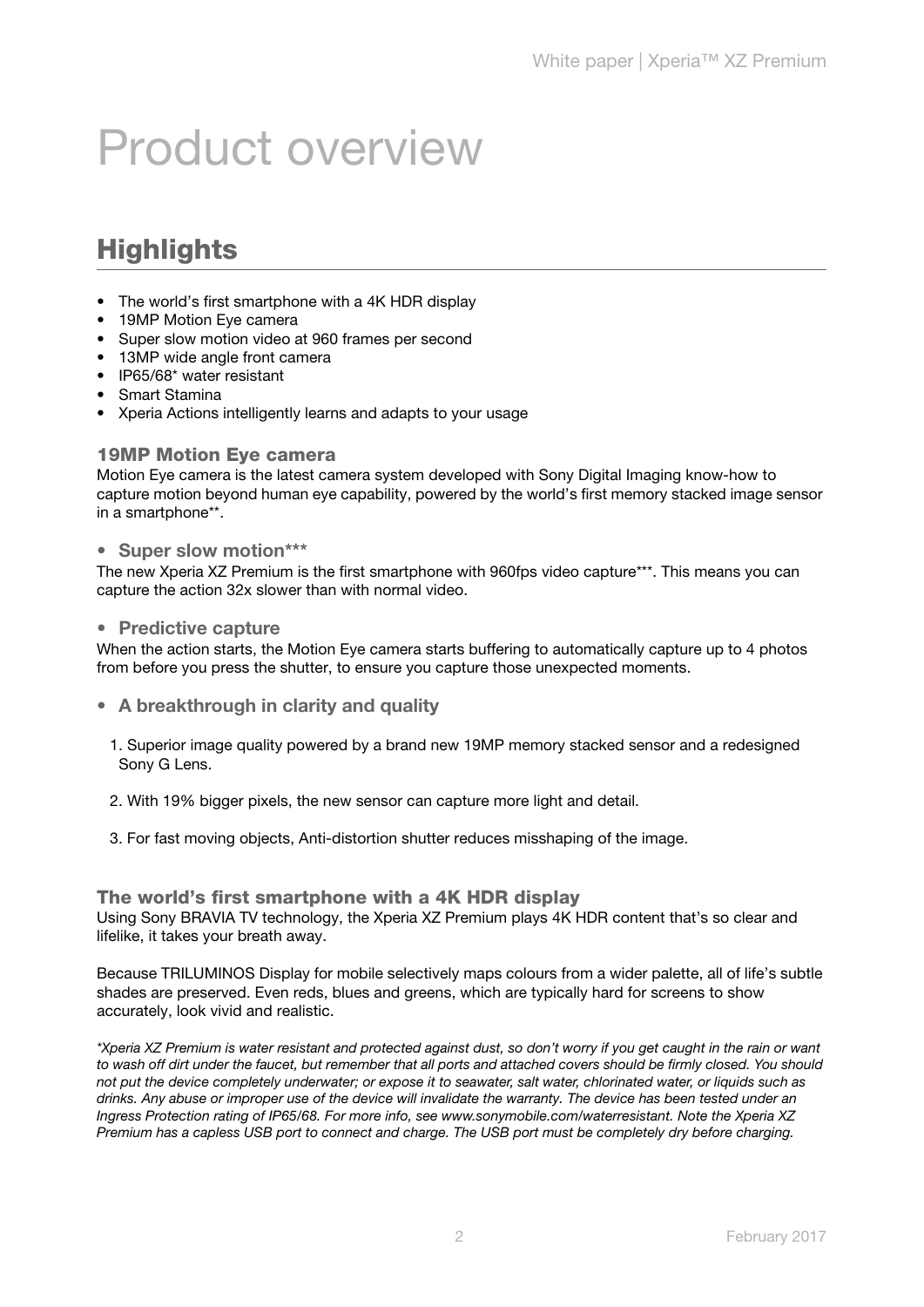#### A unified approach bringing together technology and innovation for one timeless design

With so many technologies working in harmony, the XZ Premium is beautiful inside and out. The experience begins with our exquisite glass loop surface, which surrounds the seamless exterior to create a luxurious look and feel.

#### The phone that gets smarter every day

The Xperia XZ Premium learns and adapts to your preferences every day, making your life that little bit easier.

#### • Smart Stamina

Xperia XZ Premium learns your usage behaviour to give you an accurate battery life estimation and suggests to switch to Stamina mode when you need it most.

#### • Xperia Actions

The Xperia XZ Premium pays attention to the little things you do, like turning on silent mode when needed. It then starts adjusting its settings automatically, so you always get an easy and convenient experience from your phone.

<sup>\*\*</sup>Xperia™ XZ Premium feature a memory stacked image sensor capable of directly capturing slow motion video at 960 frames per second in High Definition (720p) using device hardware. Verified by Strategy Analytics' SpecTRAX Service against the published camera sensor specifications for over 9800 smartphones. Correct as of the 16th December 2016.

<sup>\*\*\*</sup>Super slow motion video at 960 frames per second is recorded in High Definition (720p).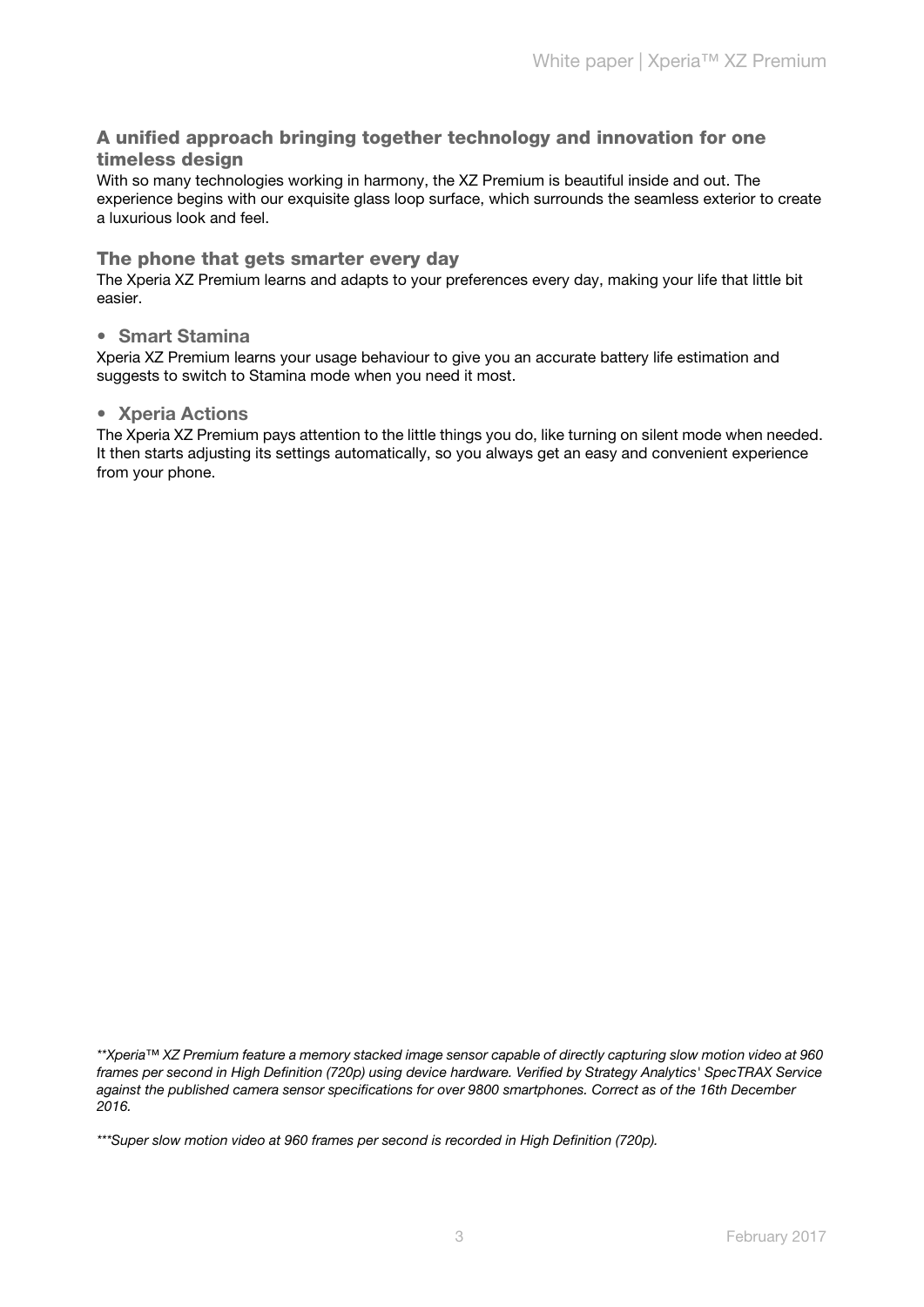## <span id="page-5-0"></span>Facts – dimensions, weight, performance and networks

| <b>Operating system</b>        | Google™ Android™ 7.1 (Nougat)                                    |  |
|--------------------------------|------------------------------------------------------------------|--|
| <b>Processor</b>               | 2.45 GHz / 1.9 GHz Qualcomm MSM8998 Octa Core                    |  |
| <b>GPU</b>                     | Adreno 540                                                       |  |
| <b>Size</b>                    | 156 x 77 x 7.9 mm (TBD)                                          |  |
| Weight                         | 195 grams (TBD)                                                  |  |
| <b>Available colours</b>       | Deepsea Black, Luminous Chrome                                   |  |
| <b>SIM card</b>                | Nano SIM                                                         |  |
| <b>Main screen</b>             |                                                                  |  |
| Size (diagonal)                | 5.464 inches                                                     |  |
| Colours                        | 16,777,216 colour TFT                                            |  |
| Resolution                     | 4K 2160 x 3840 pixels                                            |  |
| Display                        | Corning® Gorilla® Glass 5                                        |  |
| Luminance                      | 700 $\text{cd/m}^2$                                              |  |
| <b>Input mechanisms</b>        |                                                                  |  |
| Text input                     | On-screen QWERTY keyboard                                        |  |
| Touch screen                   | Capacitive                                                       |  |
| Touch gesture                  | Yes - multi-touch, up to 10 fingers supported                    |  |
| <b>Memory</b>                  |                                                                  |  |
| <b>RAM</b>                     | 4 GB                                                             |  |
| Flash memory                   | <b>UFS 64 GB*</b>                                                |  |
| <b>Expansion slot</b>          | microSD™ card, microSDHC, microSDXC supported**                  |  |
| Memory card speed class        | Up to Class 10***                                                |  |
| Memory card UHS speed<br>class | Class 1***                                                       |  |
| <b>Camera</b>                  |                                                                  |  |
| Effective pixels               | 19 MP Motion Eye camera with Sony Exmor RS™ for mobile<br>sensor |  |
| Triple sensing technology      | Yes                                                              |  |
| Digital zoom                   | 8x                                                               |  |
| Clear image zoom               | 3x                                                               |  |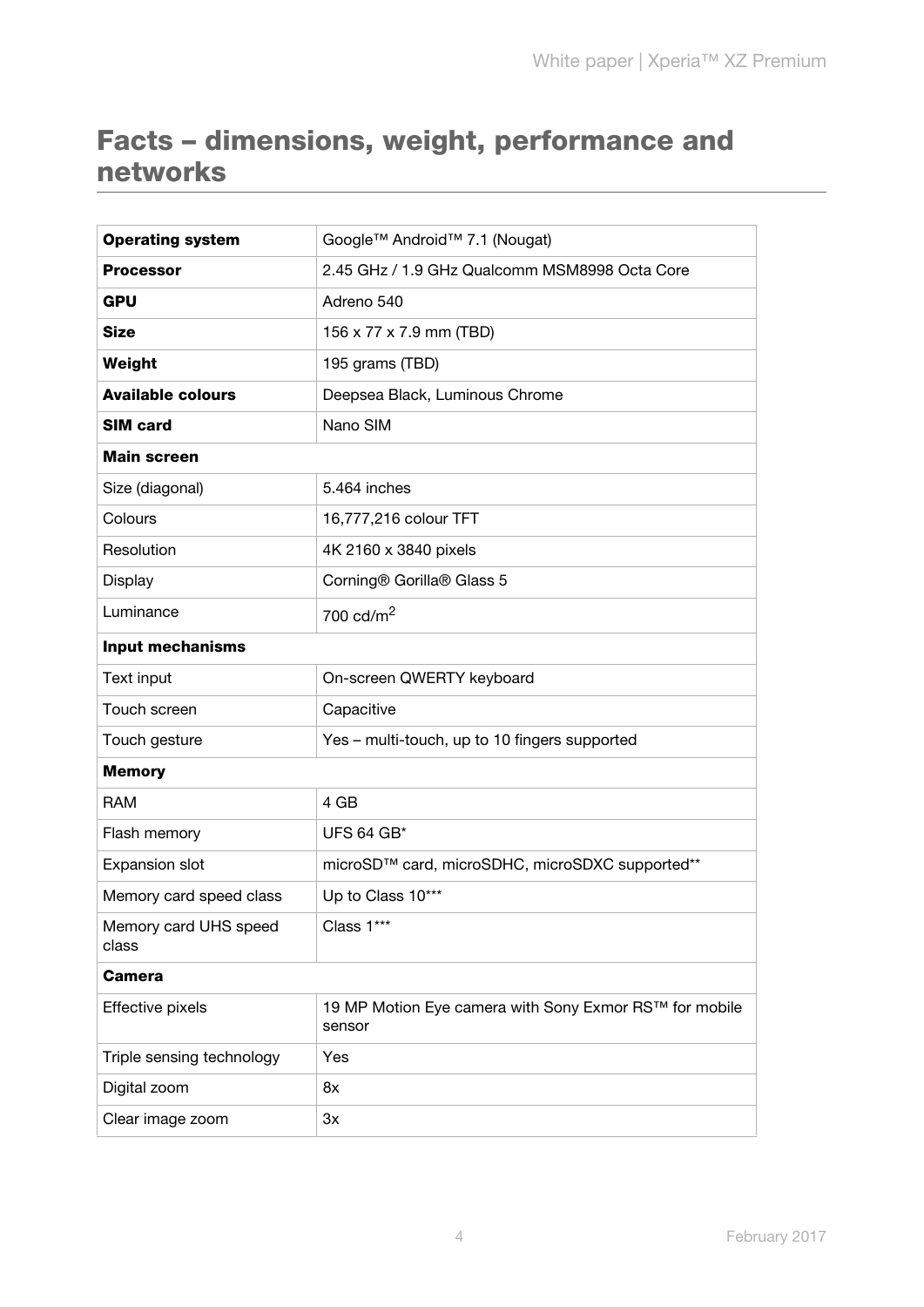| 4K                                                                                                                                                                                                                                                                                         |  |  |
|--------------------------------------------------------------------------------------------------------------------------------------------------------------------------------------------------------------------------------------------------------------------------------------------|--|--|
| ISO 3200 maximum in Manual mode                                                                                                                                                                                                                                                            |  |  |
| ISO 12800 maximum in Superior auto mode for photos                                                                                                                                                                                                                                         |  |  |
| ISO 4000 maximum in Night scene mode for video                                                                                                                                                                                                                                             |  |  |
| F2.0                                                                                                                                                                                                                                                                                       |  |  |
| 120 mm                                                                                                                                                                                                                                                                                     |  |  |
| 13 MP front camera with Sony Exmor RS™ for mobile sensor<br>(Full HD, 1080p)                                                                                                                                                                                                               |  |  |
|                                                                                                                                                                                                                                                                                            |  |  |
| Yes                                                                                                                                                                                                                                                                                        |  |  |
| Yes                                                                                                                                                                                                                                                                                        |  |  |
| Yes                                                                                                                                                                                                                                                                                        |  |  |
| Yes                                                                                                                                                                                                                                                                                        |  |  |
| Yes                                                                                                                                                                                                                                                                                        |  |  |
| Yes                                                                                                                                                                                                                                                                                        |  |  |
| Yes                                                                                                                                                                                                                                                                                        |  |  |
| Yes                                                                                                                                                                                                                                                                                        |  |  |
| Yes                                                                                                                                                                                                                                                                                        |  |  |
| Yes                                                                                                                                                                                                                                                                                        |  |  |
| Yes                                                                                                                                                                                                                                                                                        |  |  |
| Yes                                                                                                                                                                                                                                                                                        |  |  |
|                                                                                                                                                                                                                                                                                            |  |  |
| UMTS HSPA+ 800 (Band VI), 800 (Band XIX), 850 (Band V),<br>900 (Band VIII), 1700 (Band IV), 1900 (Band II), 2100 (Band I)<br><b>MHz</b><br>GSM GPRS/EDGE 850, 900, 1800, 1900 MHz<br>LTE (Bands<br>1,2,3,4,5,7,8,12,13,17,19,20,26,28,29,32,38,39,40,41 (TBD))<br>WLAN, 2.4 GHz/5 GHz, NFC |  |  |
| Data transfer speeds                                                                                                                                                                                                                                                                       |  |  |
| Up to 107 kbps                                                                                                                                                                                                                                                                             |  |  |
| Up to 296 kbps                                                                                                                                                                                                                                                                             |  |  |
| Cat 6, up to 5.76 Mbps                                                                                                                                                                                                                                                                     |  |  |
| Cat 24, up to 42.2 Mbps                                                                                                                                                                                                                                                                    |  |  |
| Cat 16 (downlink/uplink)                                                                                                                                                                                                                                                                   |  |  |
|                                                                                                                                                                                                                                                                                            |  |  |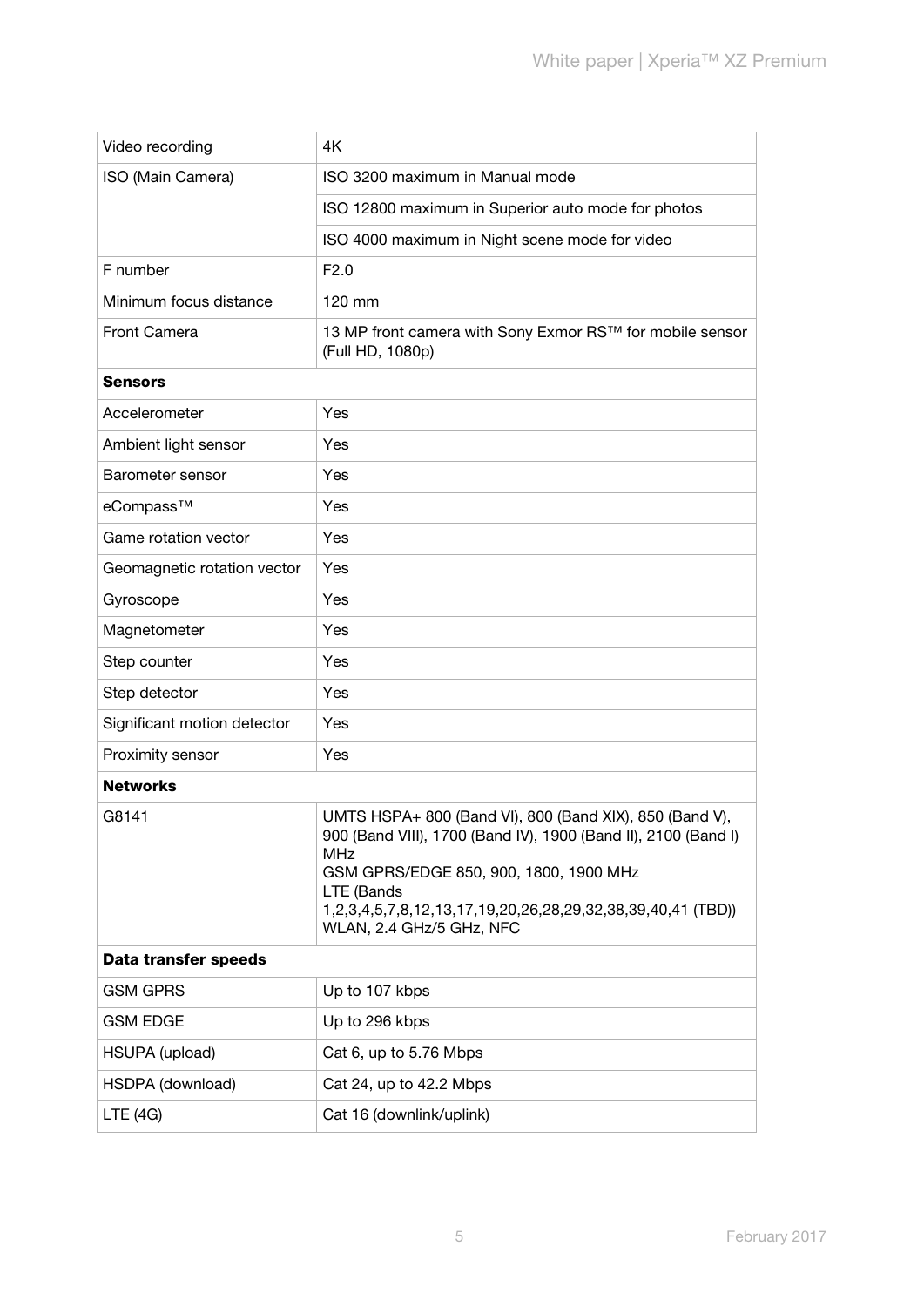| <b>Battery performance</b>   |                  |
|------------------------------|------------------|
| <b>Talk time</b> (GSM)       | (TBD) ****       |
| <b>Standby time (GSM)</b>    | (TBD) ****       |
| Talk time (UMTS)             | (TBD) ****       |
| <b>Standby time (UMTS)</b>   | (TBD) ****       |
| <b>Standby time (LTE)</b>    | (TBD) ****       |
| <b>Music listening time</b>  | (TBD) ****       |
| Video playback time          | (TBD) ****       |
| <b>Battery (Embedded)</b>    | 3230 mAh minimum |
| <b>Charge to other phone</b> | Yes (TBD)        |
|                              |                  |

\* Memory comprises approximately 14.69 GB of firmware, plus 49.31 GB of "Internal storage" for music, pictures and movies, and downloaded applications and their data. For more details about memory, see ["Memory in Android™](#page-20-2)  [devices" on page 19](#page-20-2).

\*\* SDXC theoretically can support up to 2TB card. However, 256 GB is the largest capacity of microSD card available in the market as of January 2016.

\*\*\* This device meets the minimum hardware requirements to support Class 10 / UHS Speed Class 1 Flash memory. Flash memory performance is dependent on the application and task being performed on the device. If you would like to know about your memory card, refer to the technical specifications that came with the card.

\*\*\*\* Values are according to GSM Association Battery Life Measurement Technique as performed in controlled laboratory conditions. Actual time may vary.

NOTE: The battery performance may vary depending on network conditions and configurations, and device usage.

NOTE: The performance metrics are all measured under laboratory conditions.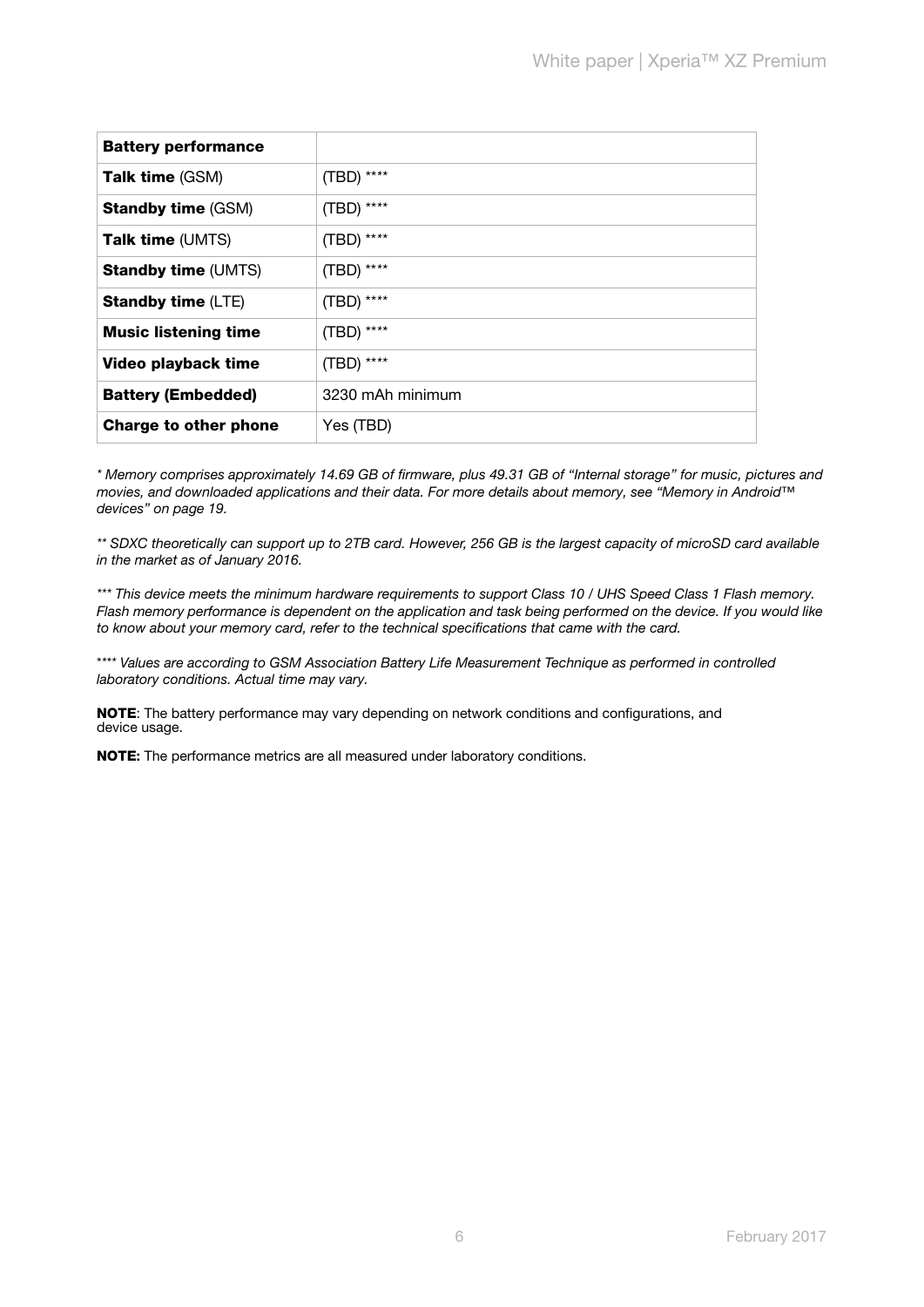## <span id="page-8-0"></span>Categorised feature list

| hello!                                                                                                                                                    |                                                                                                                                                                                                                                                                                                       |                                                                                                                                                                                                                                                                                                                                                                                                         |
|-----------------------------------------------------------------------------------------------------------------------------------------------------------|-------------------------------------------------------------------------------------------------------------------------------------------------------------------------------------------------------------------------------------------------------------------------------------------------------|---------------------------------------------------------------------------------------------------------------------------------------------------------------------------------------------------------------------------------------------------------------------------------------------------------------------------------------------------------------------------------------------------------|
| <b>Call</b><br>Enriched calling*<br>Noise suppression<br>Smart call handling                                                                              | <b>Messaging</b><br>Email<br>Multimedia messaging (MMS)<br>Text messaging (SMS)                                                                                                                                                                                                                       | <b>Applications</b><br>Amazon Shopping*<br>Facebook™ application*<br>Introduction to Xperia™<br>Lifelog<br>News suite*<br>Weather application<br>What's new<br>Xperia <sup>™</sup> Companion<br>Xperia <sup>™</sup> Lounge*<br>Xperia <sup>™</sup> Tips                                                                                                                                                 |
|                                                                                                                                                           |                                                                                                                                                                                                                                                                                                       |                                                                                                                                                                                                                                                                                                                                                                                                         |
| <b>Entertainment</b><br>Movie creator<br>PlayStation <sup>®</sup> App*<br>PS4™ Remote Play<br>Kobo Reader*<br><b>Sketch</b><br>Xperia <sup>™</sup> Themes | <b>Organiser</b><br><b>ActiveSync®</b><br>Airplane mode<br>Alarm clock<br><b>AVG Protection</b><br><b>Battery Care</b><br>Calculator<br>Contacts<br>Queue background data<br>Setup guide<br>Smart actions<br>Smart cleaner<br>STAMINA mode<br>Stopwatch<br>Timer<br>Ultra STAMINA mode<br>World clock | Google<br>Gmail <sup>TM*</sup><br>Google Calendar<br>Google Chrome™*<br>Google Duo <sup>™*</sup><br>Google Drive<br>Google Docs, Sheets and Slides<br>Google Messenger<br>Google Photos<br>Google Play Movies<br>Google Play Music<br>Google Play Store™*<br>Google™ search*<br>Google Voice™ Search*<br>Google voice typing<br>Google Maps <sup>™*</sup><br><b>Smart Lock</b><br>YouTube <sup>™*</sup> |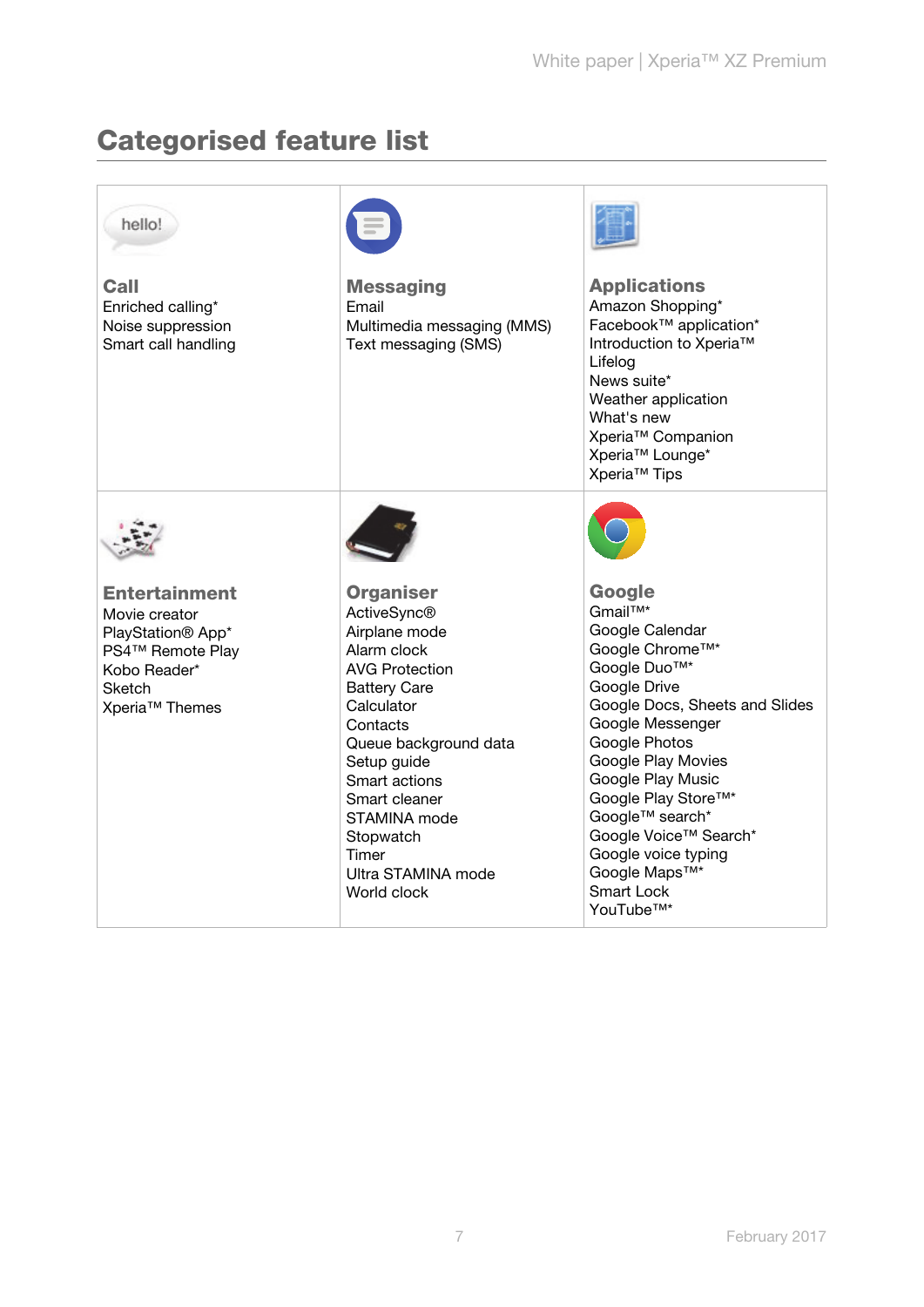

#### Camera - Photo

25 mm wide-angle\*\*\*\* Anti-Distortion shutter Color & Brightness Flash/Flash light\*\*\*\* Hand shutter\*\*\* HDR Image stabiliser Object tracking\*\*\*\* Predictive capture Predictive Hybrid Auto focus\*\*\*\* Quick Launch\*\*\*\* Red-eye reduction\*\*\*\* Save location Scene recognition Self-timer Smile Shutter™ Superior Auto Touch capture White balance - Video Auto focus Color & Brightness Flash light\*\*\*\* Geo tagging HDR Object tracking\*\*\*\* Quick launch\*\*\*\* Save location Scene recognition Smile Shutter™ SteadyShot™ with Intelligent Active Super slow motion Touch capture - Add-on applications 4k video AR Effect Creative effect Sound Photo Panorama YouTube Live



**Music** 3D Surround Sound (VPT) Album art Automatic headset compensation Bluetooth® stereo (aptX®, A2DP, LDAC) ClearAudio+ Clear Bass™ DSEE HX\*\* Dynamic normalizer Hi-Res Audio (LPCM, FLAC, ALAC, DSD) Hi-Res Audio via 3.5 mm audio jack and USB Low power audio playback\*\* Music application S-Force Front Surround Spotify\* Stereo speakers



**Connectivity** aGNSS Bluetooth® 5 (TBD) wireless technology Cast Device Connection DLNA Certified™ **HDCP** Media Transfer Protocol support NFC Quick Charge 3.0 support Screen mirroring USB charging USB Connection mode USB Super speed 3.1 (TBD) support USB Host USB Type-C™ Wi-Fi® Wi-Fi® Hotspot functionality Wi-Fi CERTIFIED Miracast™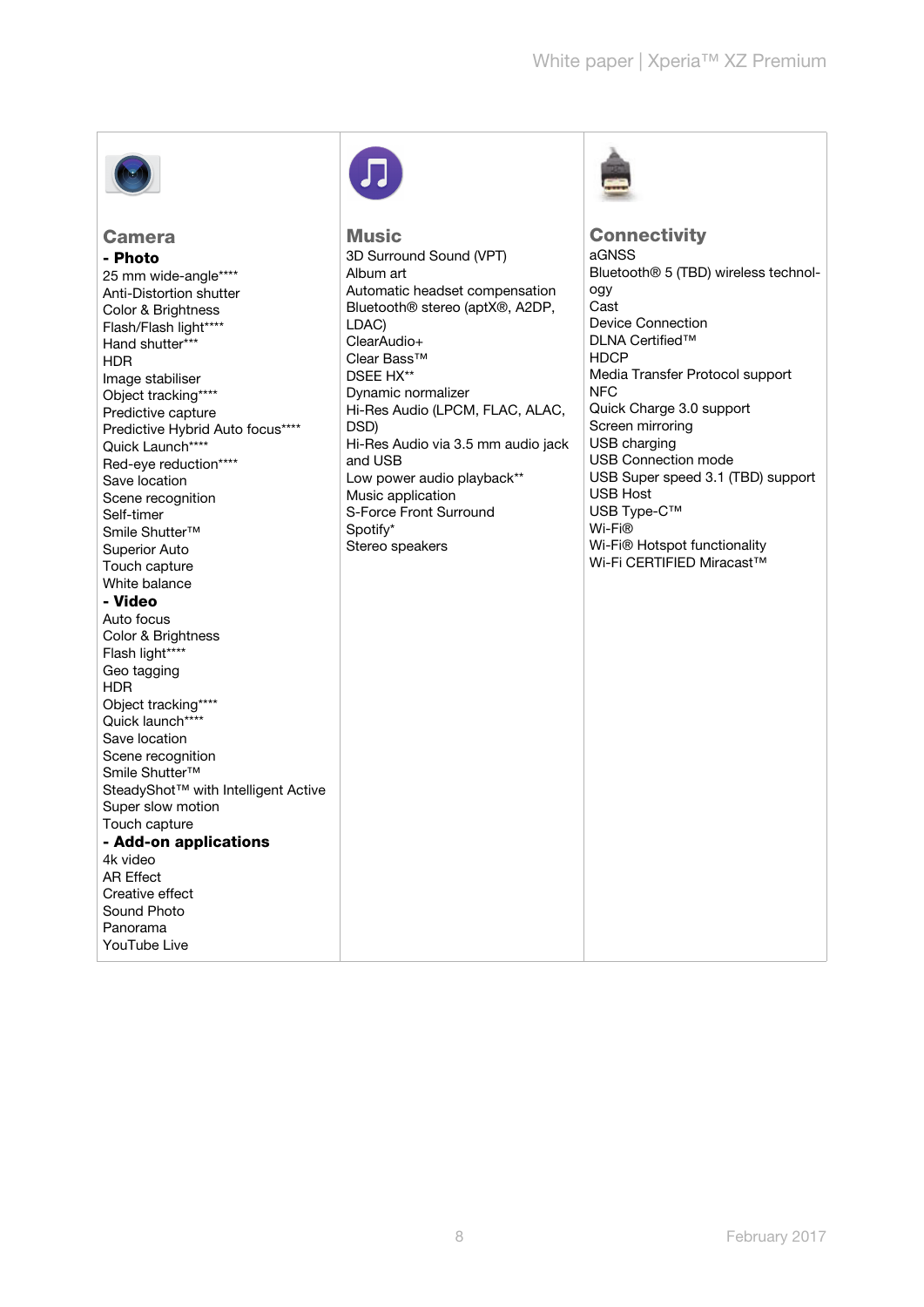| <b>Text Input</b>          | <b>Display</b>                      | <b>Hardware</b>                 |
|----------------------------|-------------------------------------|---------------------------------|
| Gesture input*             | Auto rotation                       | 3.5 mm audio jack Digital Noise |
| On-screen QWERTY keyboard* | <b>Dynamic Contrast Enhancement</b> | Cancelling (DNC)                |
| SwiftKey™                  | Glove mode                          | Fingerprint sensor*****         |
| Predictive text input      | Multi-window                        | IP65/68******                   |
|                            | Professional mode                   | Live Color LED                  |
|                            | Screen zoom                         | RGBC-IR sensor                  |
|                            | Screenshot capturing                | ToF (Laser AF) sensor           |
|                            | Smart backlight control             |                                 |
|                            | Super-vivid mode                    |                                 |
|                            | TRILUMINOS™ Display for mobile      |                                 |
|                            | X-Reality <sup>™</sup> for mobile   |                                 |

\* This service is not available in all markets.

- \*\* This feature is only available when you play music using the Music application.
- \*\*\* This feature is only supported by the front camera.
- \*\*\*\* This feature is not supported by the front camera.

\*\*\*\*\* This feature is not available in the US market.

\*\*\*\*\*\* The Xperia™ XZ Premium is water resistant and protected against dust, so don't worry if you get caught in the rain or want to wash off dirt under a tap water, but remember all ports and attached covers should be firmly closed. You should not put the device completely underwater; or expose it to seawater, salt water, chlorinated water or liquids such as drinks. Abuse and improper use of device will invalidate warranty. The device has been tested under Ingress Protection rating IP65/68. Note the Xperia™ XZ Premium has a capless USB port to connect and charge. The USB port needs to be completely dry before charging.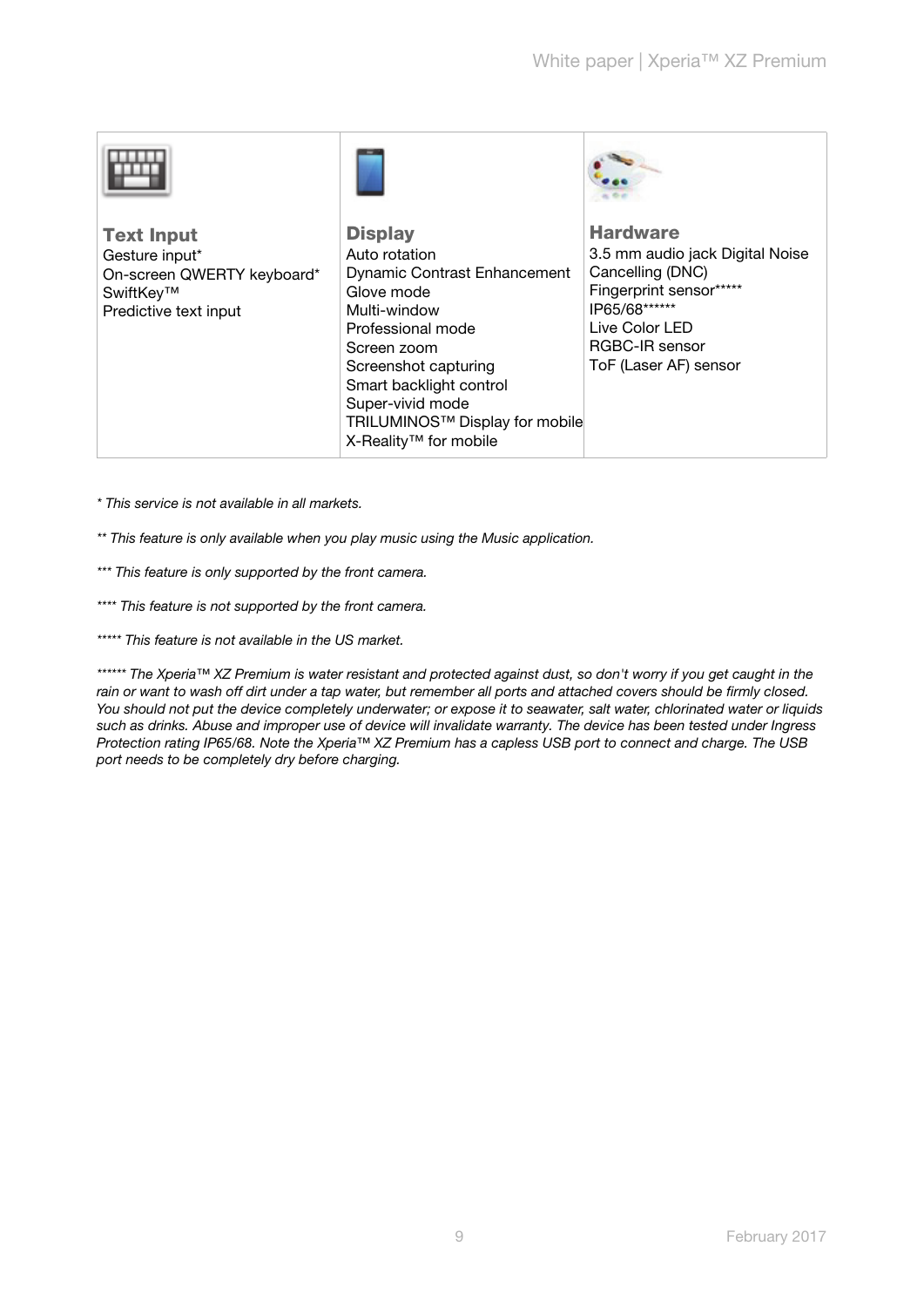## <span id="page-11-0"></span>Technologies in detail

The information presented in this section is a general overview of the technology incorporated into the product. However, hardware and software levels of compliance to standards and specifications vary between products and markets. For more information, contact Sony Mobile Developer World or the relevant Sony representative.

## <span id="page-11-1"></span>Accessibility and Usability

| Accessibility shortcut                     | Yes |
|--------------------------------------------|-----|
| Auto-rotation                              | Yes |
| Captions                                   | Yes |
| Color correction                           | Yes |
| Color inversion                            | Yes |
| Display size                               | Yes |
| <b>Hearing Aid Compatibility</b><br>(HAC)* | Yes |
| Large mouse pointer                        | Yes |
| High contrast text                         | Yes |
| Font size                                  | Yes |
| Magnifications gestures                    | Yes |
| Mono audio                                 | Yes |
| Play sound when battery is full            | Yes |
| Power button ends call                     | Yes |
| Speak passwords                            | Yes |
| Switch access                              | Yes |
| <b>Talkback</b>                            | Yes |
| Teletypewriter (TTY)**                     | Yes |
| Text-to-speech output                      | Yes |
| Touch & hold delay                         | Yes |

NOTE: These are Android features. Subject to possible change in future releases of Google™ Android™.

\* Available in specific regions.

\*\* The TTY feature is for deaf or hearing-impaired users.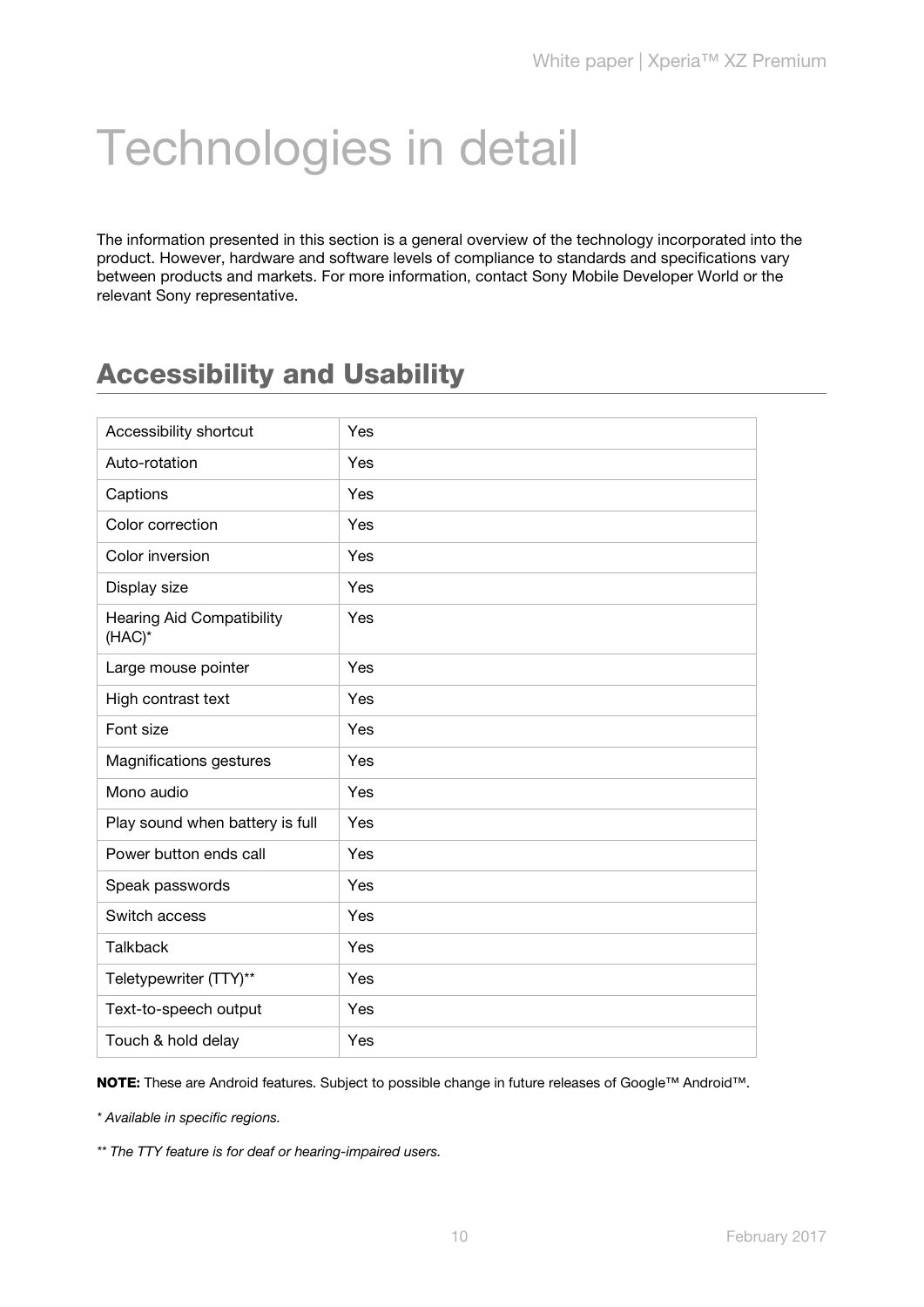## <span id="page-12-0"></span>Device-to-device communications (local)

#### <span id="page-12-1"></span>Bluetooth® wireless technology

| Bluetooth <sup>®</sup> profiles supported   | Advanced Audio Distribution Profile v1.2<br>Audio/Video Remote Control Profile v1.6<br>Device Identification Profile v1.3<br>Generic Access Profile<br>Generic Attribute Profile Client/Server over LE<br>General Audio/Video Distribution Profile v1.2<br>Handsfree Profile v1.7 (Wide band speech)<br>Headset Profile v1.2<br>HID over GATT Profile v1.0<br>Human Interface Device Profile, Host role v1.0<br>Messaging Access Profile v1.2<br>Object Push Profile v1.2<br>Personal Area Networking Profile v1.0<br>Phonebook Access Profile v1.2 (TBD)<br>Serial Port Profile v1.2 |
|---------------------------------------------|---------------------------------------------------------------------------------------------------------------------------------------------------------------------------------------------------------------------------------------------------------------------------------------------------------------------------------------------------------------------------------------------------------------------------------------------------------------------------------------------------------------------------------------------------------------------------------------|
| Core version and supported<br>core features | Version 5 (TBD)<br><b>Bluetooth Low Energy</b>                                                                                                                                                                                                                                                                                                                                                                                                                                                                                                                                        |
| Other supported features                    | aptX® CD quality audio streaming over Bluetooth®<br>LDAC High sound quality audio streaming over Blue-<br>tooth®                                                                                                                                                                                                                                                                                                                                                                                                                                                                      |
| Connectable devices                         | Products that support at least one of the Bluetooth® pro-<br>files listed above.<br>Bluetooth <sup>®</sup> 5 (TBD) accessories generally require the<br>installation of a supporting application.                                                                                                                                                                                                                                                                                                                                                                                     |

#### More information:

www.sonymobile.com/developer

www.bluetooth.com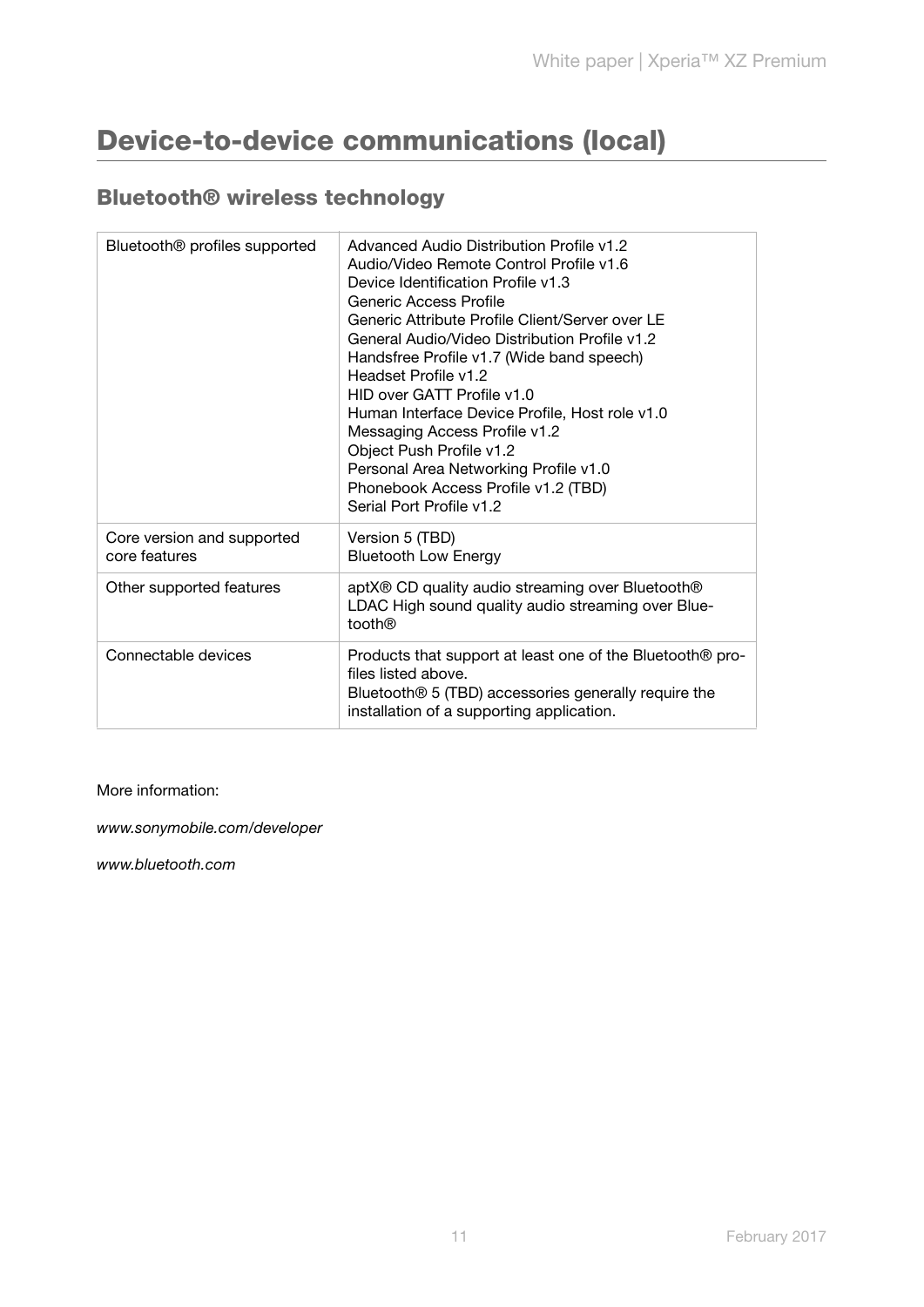#### <span id="page-13-0"></span>Wi-Fi®

| Supported standards | IEEE 802.11a/b/g/n/ac MIMO and Wi-Fi®<br>Wi-Fi Direct®, Wi-Fi Protected Setup™, Wi-Fi CERTIFIED<br>Passpoint™, Wi-Fi CERTIFIED Miracast™                                                                                                                   |
|---------------------|------------------------------------------------------------------------------------------------------------------------------------------------------------------------------------------------------------------------------------------------------------|
| Connectable devices | Wi-Fi® compatible devices<br>Wi-Fi® access points<br>Wi-Fi Direct® compatible devices                                                                                                                                                                      |
| Frequency band      | $2.4$ GHz/5 GHz                                                                                                                                                                                                                                            |
| Data transfer rate  | Up to 867 Mbit/s                                                                                                                                                                                                                                           |
| Security            | Open Authentication<br><b>Shared Authentication</b><br>EAP-SIM<br>EAP-AKA<br>EAP-AKA'<br><b>EAP-TLS</b><br>EAP-TTLS/MSCHAPv2<br>PEAPv0/EAP-MSCHAPv2<br>PEAP <sub>v1</sub> /EAP-GTC<br>WPA Personal and WPA2 Personal<br>WPA Enterprise and WPA2 Enterprise |
| Encryption          | WEP 64 bit, WEP 128 bit, TKIP and CCMP (AES)                                                                                                                                                                                                               |
| Power save          | WMM®-UAPSD                                                                                                                                                                                                                                                 |
| QoS                 | WMM®, WMM® Power Save                                                                                                                                                                                                                                      |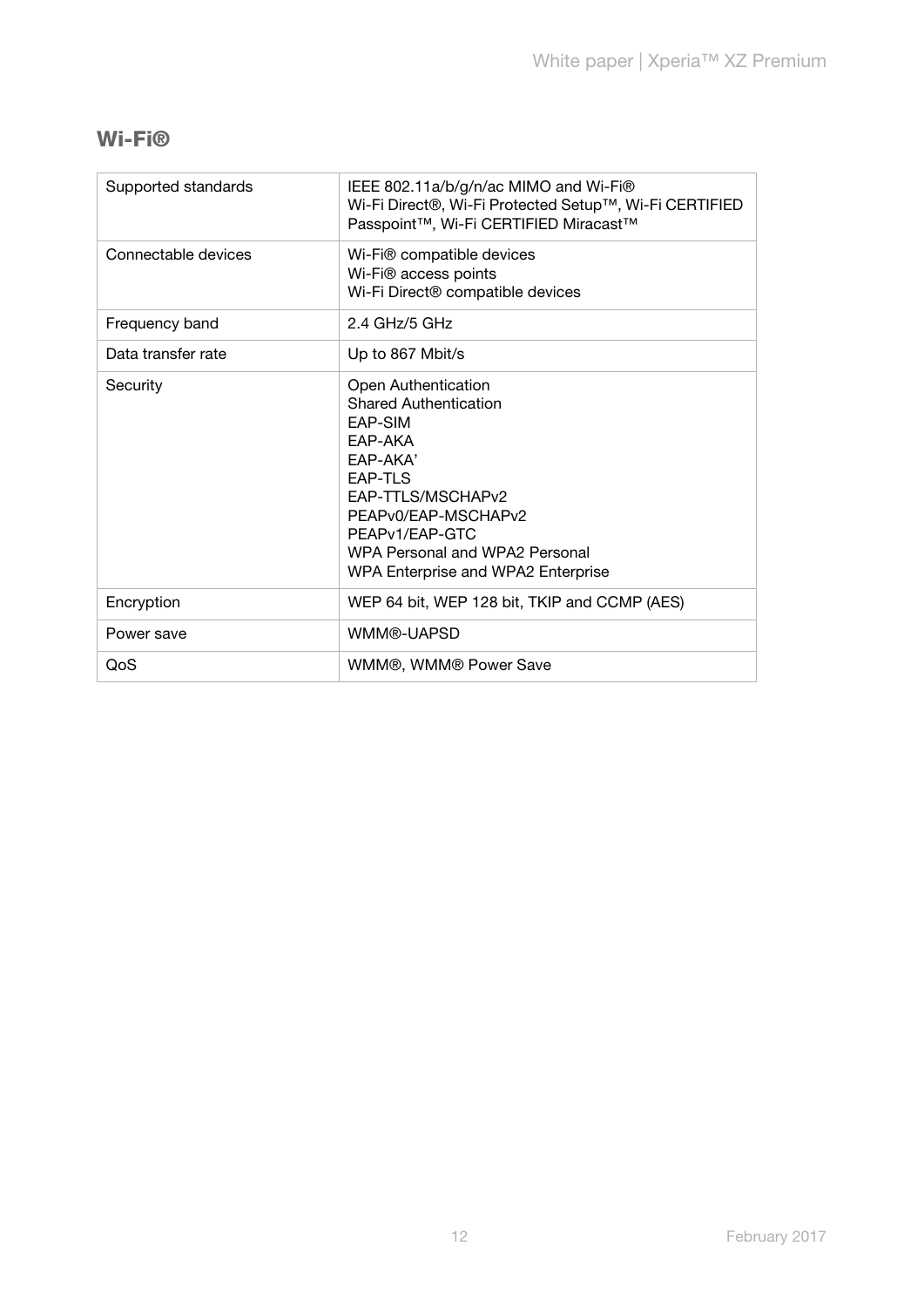### <span id="page-14-0"></span>DLNA Certified™ (Digital Living Network Alliance)

| <b>Supported Device Classes</b> | M-DMS - Mobile Digital Media Server<br>Media Types: image, video and music<br>Summary: The digital media server exposes the media<br>files in you device to a Wi-Fi® network. The files can then<br>be access from other DLNA Certified clients or Sony<br>devices which support home networks. |
|---------------------------------|-------------------------------------------------------------------------------------------------------------------------------------------------------------------------------------------------------------------------------------------------------------------------------------------------|
|                                 | M-DMP - Mobile Digital Media Player<br>Media Types: image, video and music<br>Summary: Play content stored on another device, for<br>example, a server or a PC, directly on your device.                                                                                                        |
|                                 | <b>M-DMC - Mobile Digital Media Controller</b><br>Media Types: image, video and music<br>Summary: A remote controller that searches for content<br>on another device and plays them on your device.                                                                                             |
|                                 | $+PU+$<br>Media Types: image, video and music<br>Summary: Play media in your device on another device,<br>such as a TV or a PC using 2 box push technology. +PU+<br>is integrated in the Album and Music applications.                                                                          |
| <b>Supported Bearers</b>        | Wi-Fi®<br>Wi-Fi Direct®                                                                                                                                                                                                                                                                         |
| <b>DRM Support</b>              | The DLNA Certified™ implementation does not support<br>DRM-protected content.                                                                                                                                                                                                                   |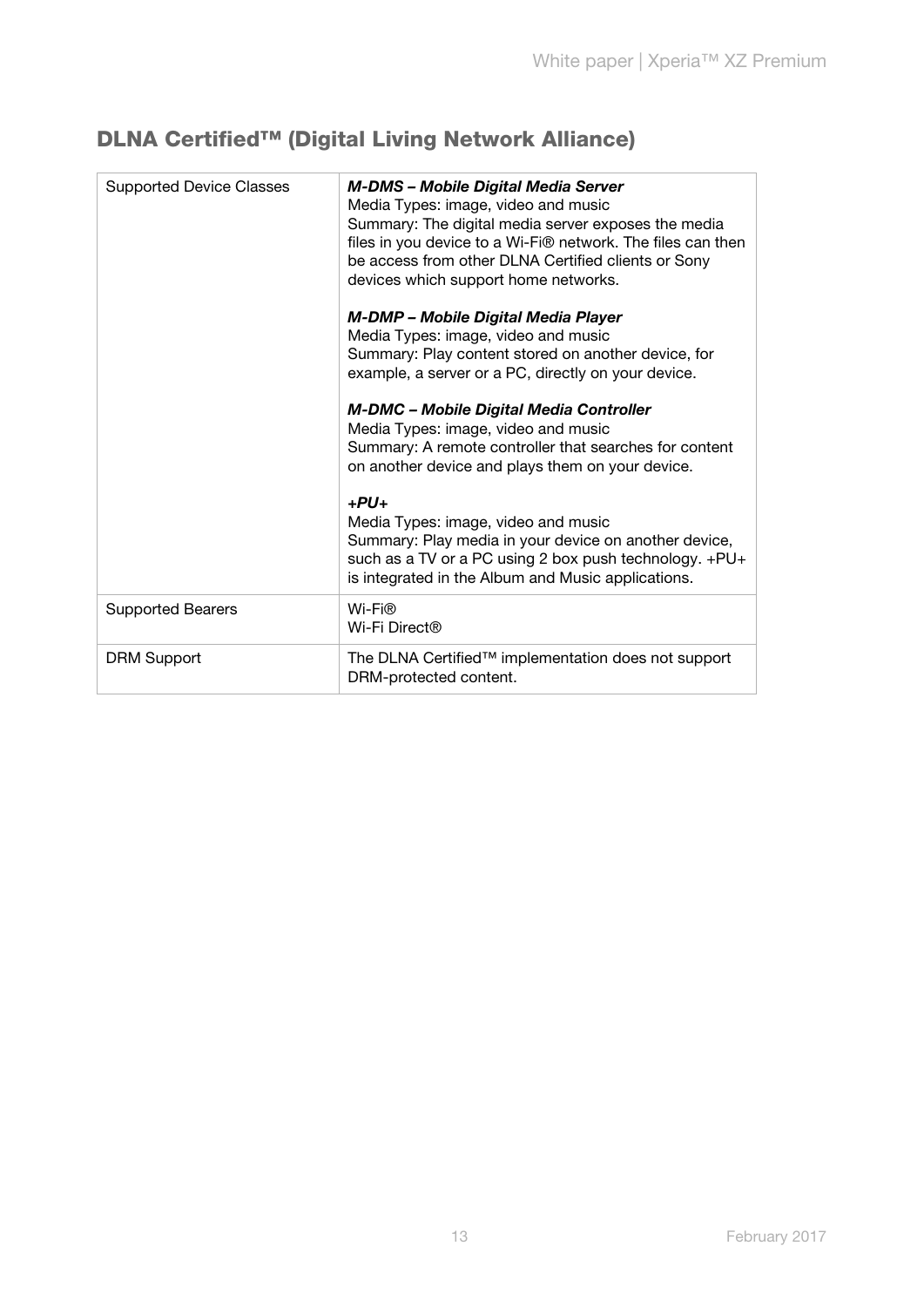## <span id="page-15-0"></span>**Messaging**

#### <span id="page-15-1"></span>MMS (Multimedia Messaging Service)

According to OMA Multimedia Messaging Service v1.0 + SMIL

#### <span id="page-15-2"></span>Email

| Bearer type (IP) | GPRS, EGPRS, UMTS, LTE, Wi-Fi®                                                                                                                                                                                                                                                                                                                                                |  |
|------------------|-------------------------------------------------------------------------------------------------------------------------------------------------------------------------------------------------------------------------------------------------------------------------------------------------------------------------------------------------------------------------------|--|
| Character sets   | <b>BIG5 Traditional Chinese</b><br>GB18030<br>ISO-8859-1<br>ISO-8859-2 Eastern Europe<br>ISO-8859-5 Cyrillic<br>ISO-8859-7 Greek<br>ISO-8859-9 Turkish<br>ISO 8859-11<br>KOI8-R Cyrillic<br>US-ASCII<br>$UTF-16$<br>UTF-8<br>Windows <sup>®</sup> 874<br>Windows <sup>®</sup> 1251 Cyrillic<br>Windows <sup>®</sup> 1252<br>Windows® 1254 Turkish<br>Windows® 1258 Vietnamese |  |
| Protocols        | POP3 and IMAP4                                                                                                                                                                                                                                                                                                                                                                |  |
| Push email       | Microsoft® Exchange ActiveSync® (EAS)<br>IMAP4 IDLE (RFC2177)                                                                                                                                                                                                                                                                                                                 |  |
| Secure email     | SSL/TLS, both port methods (POPS/IMAPS) and<br><b>STARTTLS</b>                                                                                                                                                                                                                                                                                                                |  |
| <b>HTML</b> mail | Yes (read only)                                                                                                                                                                                                                                                                                                                                                               |  |

#### More information:

www.sonymobile.com/developer

www.openmobilealliance.org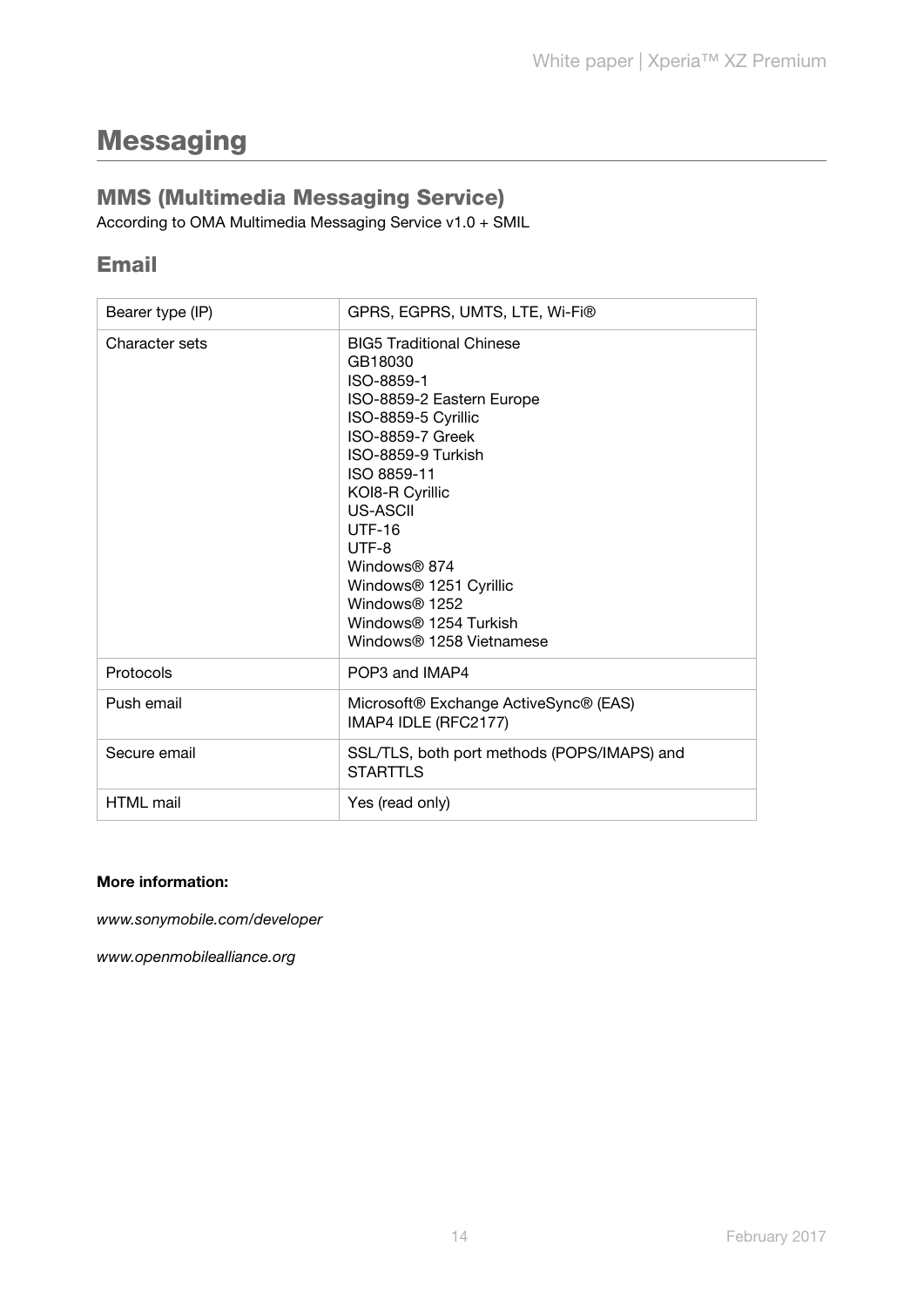### <span id="page-16-0"></span>Positioning – location based services

Supported standards:

- OMA Secure User Plane Location (SUPL) v1.0 and v2.0
- 3GPP™ Control Plane location (incl. Emergency location)
- Qualcomm® GPSOneXtra™

Supported satellite systems:

- GPS
- GLONASS
- BeiDou\*
- Galileo\*\*

NOTE1: When needed, the device automatically uses a combination of all available satellite system to accurately provide location information

- \* BeiDou satellites are not used for providing location information in U.S. territory.
- \*\* Not all variants support Galileo satellites in U.S. territory.

## <span id="page-16-1"></span>Provisioning (OMA CP)

OMA CP version 1.1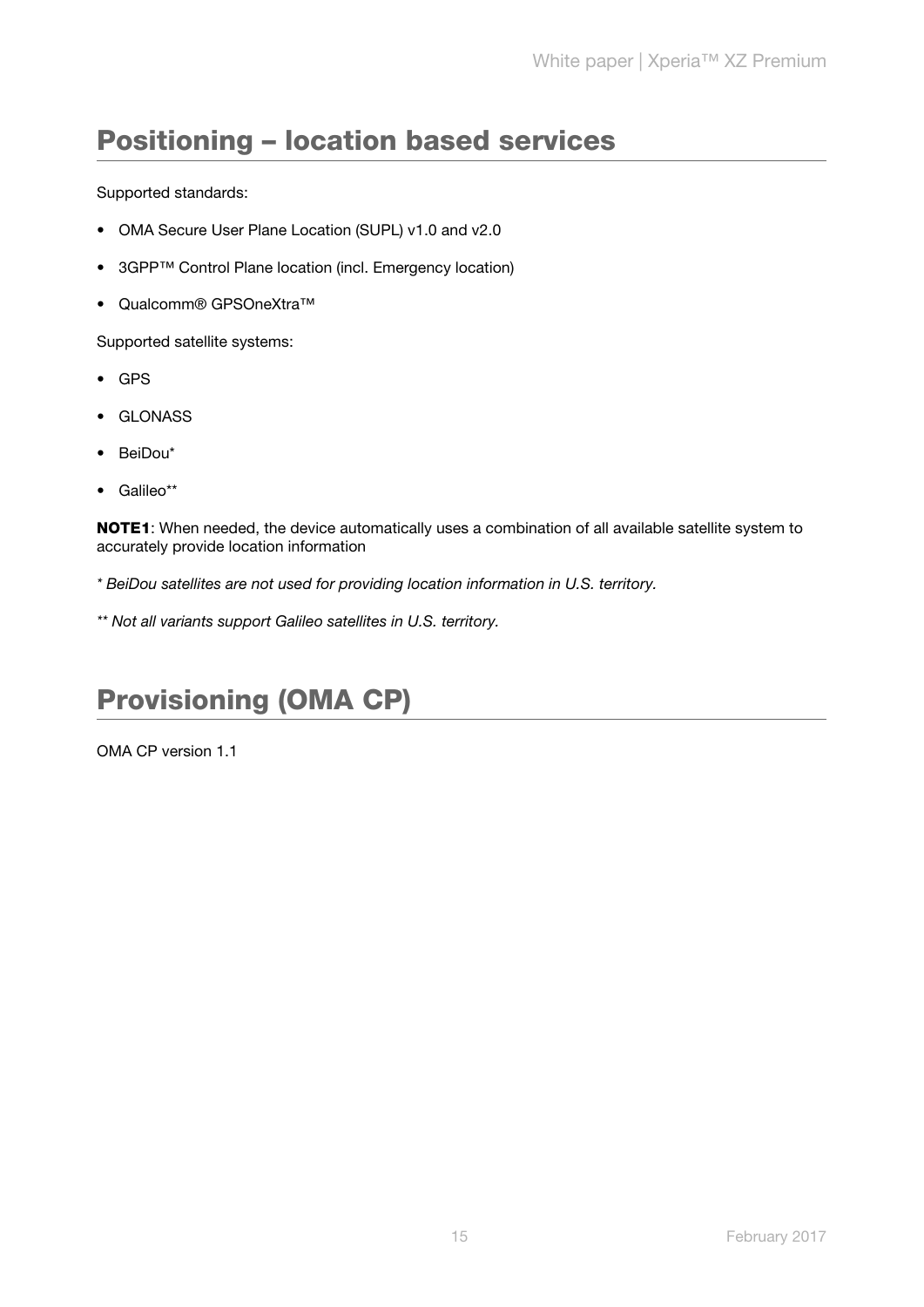## <span id="page-17-0"></span>Multimedia (audio, image and video)

| <b>Audio Playback</b> | <b>Decoder format</b> | <b>Supported in file format</b>                                                                                   |
|-----------------------|-----------------------|-------------------------------------------------------------------------------------------------------------------|
|                       | AAC-LC                | MP4(.mp4), M4V(.m4v),<br>3GPP(.3gp, .3gpp), MPEG-2<br>TS(.ts), 3GPP2(.3g2, 3gpp2),<br>ADTS(.aac), M4A(.m4a)       |
|                       | $AAC+$                | MP4(.mp4), 3GPP(.3gp, .3gpp),<br>MPEG-2 TS(.ts), 3GPP2(.3g2,<br>3gpp2), ADTS(.aac)                                |
|                       | eAAC+                 | MP4(.mp4), 3GPP(.3gp, .3gpp),<br>MPEG-2 TS(.ts), 3GPP2(.3g2,<br>3gpp2), ADTS(.aac)                                |
|                       | AAC-ELD               | MP4(.mp4), 3GPP(.3gp, .3gpp),<br>3GPP2(.3g2, 3gpp2)                                                               |
|                       | <b>ALAC</b>           | MP4 (.m4a)                                                                                                        |
|                       | AMR-NB                | 3GPP(.3gp, .3gpp),<br>3GPP2(.3g2, 3gpp2), AMR(.amr)                                                               |
|                       | AMR-WB                | 3GPP(.3gp, .3gpp),<br>3GPP2(.3g2, 3gpp2),<br>AWB(.awb)                                                            |
|                       | <b>DSD</b>            | DSF (.dsf), DSDIFF (.dff)                                                                                         |
|                       | <b>FLAC</b>           | FLAC(.flac)                                                                                                       |
|                       | <b>MIDI</b>           | SMF(.mid, .midi, .smf),<br>XMF(.xmf), Mobile XMF(.mxmf),<br>RTTTL(.rtttl), RTX(.rtx),<br>OTA(.ota), iMelody(.imy) |
|                       | MP <sub>3</sub>       | MP3 (.mp3), AVI (.avi)                                                                                            |
|                       | <b>PCM</b>            | WAVE(.wav), AIFF(.aiff, .aif, .aifc)                                                                              |
|                       | Opus                  | Matroska(.mkv), MatroskaAu-<br>dio(.mka), Ogg(.ogg),<br>WebM(.webm)                                               |
|                       | Vorbis                | Matroska(.mkv), WebM(.webm),<br>MatroskaAudio(.mka),<br>Ogg(.ogg)                                                 |
|                       | <b>WMA</b>            | ASF (.wma)                                                                                                        |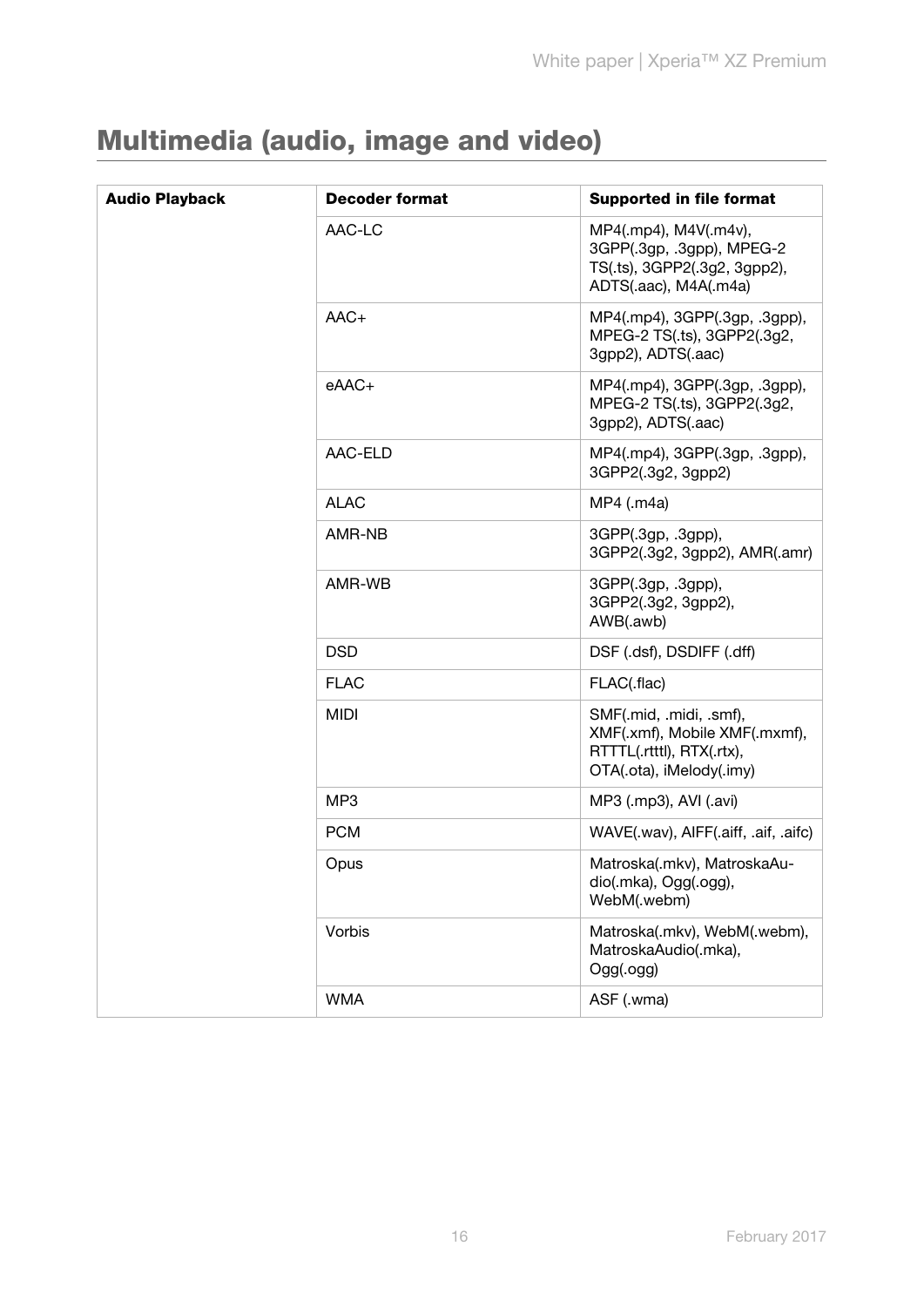| <b>Audio Recording</b> | <b>Encoder format</b> | <b>Supported in file format</b> |
|------------------------|-----------------------|---------------------------------|
|                        | AAC-LC                | MP4(.mp4), ADTS(.aac)           |
|                        | $AAC+$                | MP4(mp4)                        |
|                        | AAC-ELD               | MP4(mp4)                        |
|                        | AMR-NB                | 3GPP(.3gp), AMR(.amr)           |
|                        | AMR-WB                | 3GPP(.3gp), AWB(.awb)           |
| <b>Image Playback</b>  | <b>Decoder format</b> | <b>Supported in file format</b> |
|                        | <b>ARW</b>            | ARW (.arw)                      |
|                        | <b>BMP</b>            | BMP (.bmp)                      |
|                        | CR <sub>2</sub>       | CR2 (.cr2)                      |
|                        | <b>DNG</b>            | DNG (.dng)                      |
|                        | <b>GIF</b>            | GIF (.gif)                      |
|                        | <b>JPEG</b>           | JPEG (.jpg, .jpeg)              |
|                        | <b>NEF</b>            | NEF (.nef)                      |
|                        | <b>NRW</b>            | NRW (.nrw)                      |
|                        | <b>ORF</b>            | ORF (.orf)                      |
|                        | <b>PEF</b>            | PEF (.pef)                      |
|                        | <b>PNG</b>            | PNG (.png)                      |
|                        | <b>RAF</b>            | RAF (.raf)                      |
|                        | RW <sub>2</sub>       | RW2 (.rw2)                      |
|                        | <b>SRW</b>            | SRW (.srw)                      |
|                        | <b>WBMP</b>           | WBMP (.wbmp)                    |
|                        | WebP                  | WebP (.webp)                    |
| <b>Image Capture</b>   | <b>Encoder format</b> | <b>Supported in file format</b> |
|                        | <b>JPEG</b>           | JPEG (.jpg)                     |
|                        | <b>PNG</b>            | PNG (.png)                      |
|                        | WebP                  | WebP (.webp)                    |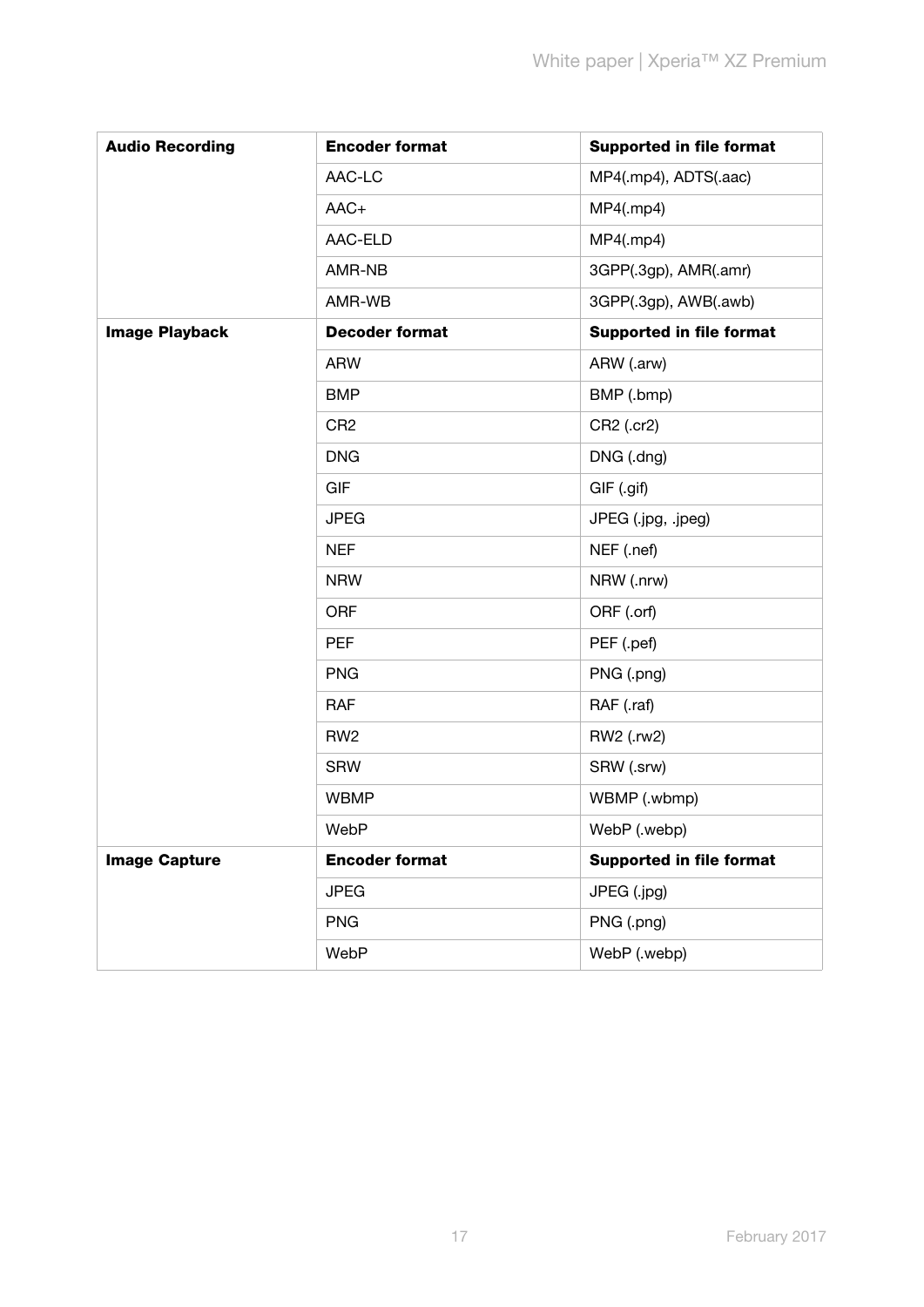| <b>Video Playback</b>        | <b>Decoder format</b>                                                                                 | <b>Supported in file format</b>                                                                                 |
|------------------------------|-------------------------------------------------------------------------------------------------------|-----------------------------------------------------------------------------------------------------------------|
|                              | MPEG-4 Video                                                                                          | MP4(.mp4), M4V(.m4v),<br>3GPP(.3gp, .3gpp),<br>3GPP2(.3g2, 3gpp2), AVI(.avi)                                    |
|                              | H.263                                                                                                 | MP4(.mp4), 3GPP(.3gp, .3gpp),<br>3GPP2(.3g2, 3gpp2)                                                             |
|                              | H.264                                                                                                 | MP4(.mp4), M4V(.m4v),<br>3GPP(.3gp, .3gpp),<br>3GPP2(.3g2, 3gpp2), MPEG-2<br>TS(.ts), AVI(.avi), Matroska(.mkv) |
|                              | H.265                                                                                                 | MP4(.mp4), Matroska(.mkv)                                                                                       |
|                              | VP <sub>8</sub>                                                                                       | Matroska(.mkv), WebM(.webm)                                                                                     |
|                              | VP <sub>9</sub>                                                                                       | Matroska(.mkv), WebM(.webm)                                                                                     |
| <b>Video Recording</b>       | <b>Encoder format</b>                                                                                 | <b>Supported in file format</b>                                                                                 |
|                              | MPEG-4 Video                                                                                          | MP4 (.mp4), 3GPP (.3gp)                                                                                         |
|                              | H.263                                                                                                 | MP4 (.mp4), 3GPP (.3gp)                                                                                         |
|                              | H.264                                                                                                 | MP4 (.mp4), 3GPP (.3gp)                                                                                         |
|                              | H.265                                                                                                 | $MP4$ (.mp4)                                                                                                    |
|                              | VP <sub>8</sub>                                                                                       | WebM (.webm)                                                                                                    |
| <b>Audio/Video Streaming</b> | Streaming transport                                                                                   | <b>HLS</b><br>HTTP progressive streaming<br><b>RTSP</b>                                                         |
| <b>DRM</b>                   | DRM (Digital Rights Management) -<br>features the rights and copy<br>protection of downloaded content | <b>OMA</b><br>OMA DRM v1.0<br>Widevine Level 1<br>PlayReady DRM (available in<br>specific regions)              |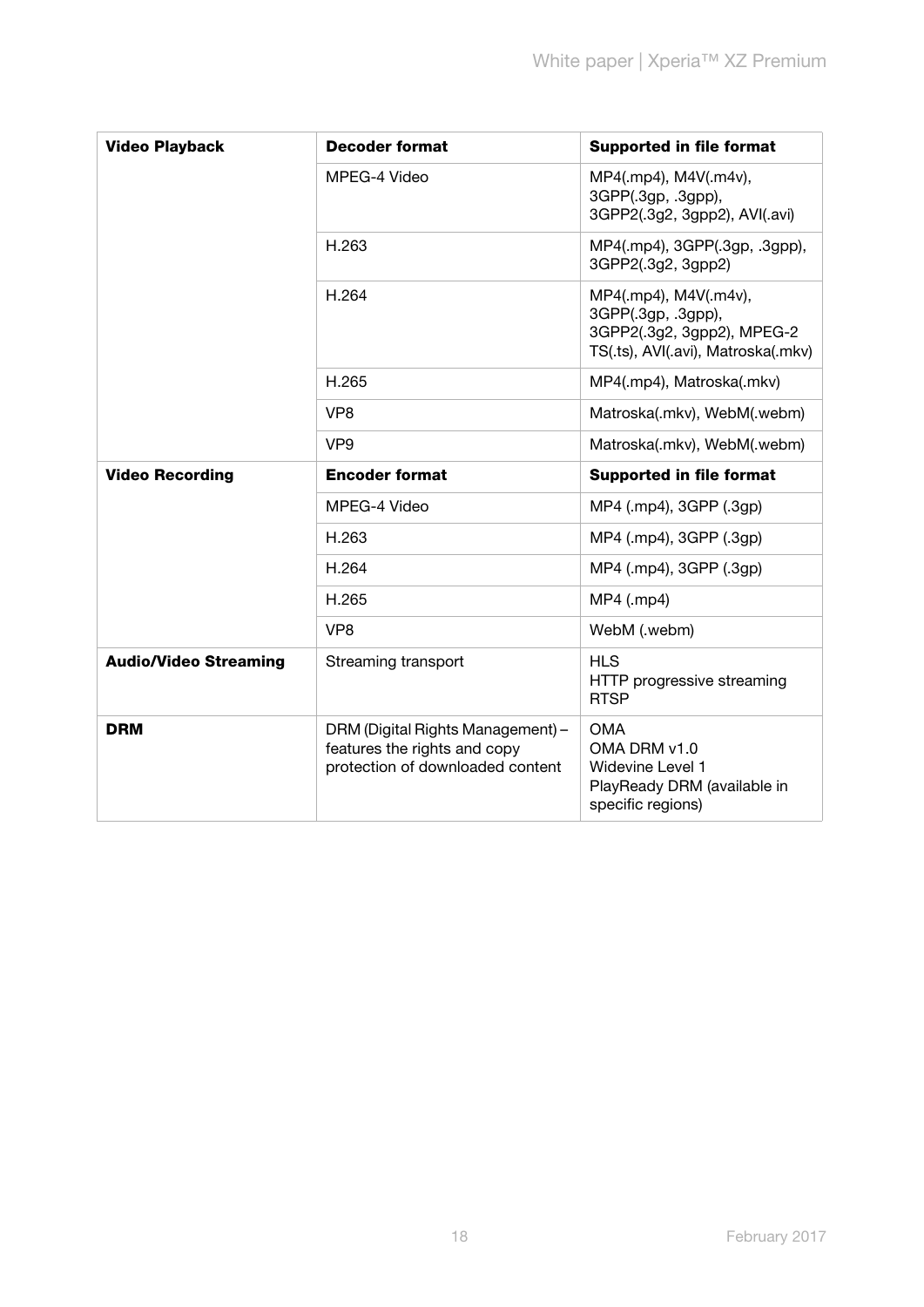## <span id="page-20-0"></span>Synchronisation (OMA DS, EAS, Google Sync™)

OMA Data Synchronisation protocol versions 1.1.2 and 1.2 OMA Data Formats: vCard 2.1, vCalendar 1.0 Microsoft® Exchange ActiveSync® protocol version 2.5 Microsoft® Exchange ActiveSync® protocol version 12 Microsoft® Exchange ActiveSync® protocol version 12.1 Microsoft® Exchange ActiveSync® protocol version 14 Microsoft® Exchange ActiveSync® protocol version 14.1 Google Sync™

Related information:

www.sonymobile.com/developer

### <span id="page-20-1"></span>Web browser

Google Chrome™ for Android™ is pre-installed in markets/regions where no restrictions apply.

Related information:

https://play.google.com/store/apps/details?id=com.android.chrome

## <span id="page-20-2"></span>Memory in Android™ devices

To use Android devices efficiently, users should be aware of the different types of device memory. This knowledge is important in order to understand, for example, where data such as music, photos and videos is saved; how many apps can be downloaded from Google Play™; and how photos can be copied to a PC.

Information regarding memory presented in this section may be useful to developers when optimising applications for mobile devices.

Generally, all Android devices share the same basic memory setup. What differs is how much memory is available to you via the different types of memory, and whether your device uses an external SD card or an internal memory chip. Any information specific to the particular device model described in this White Paper is noted as such.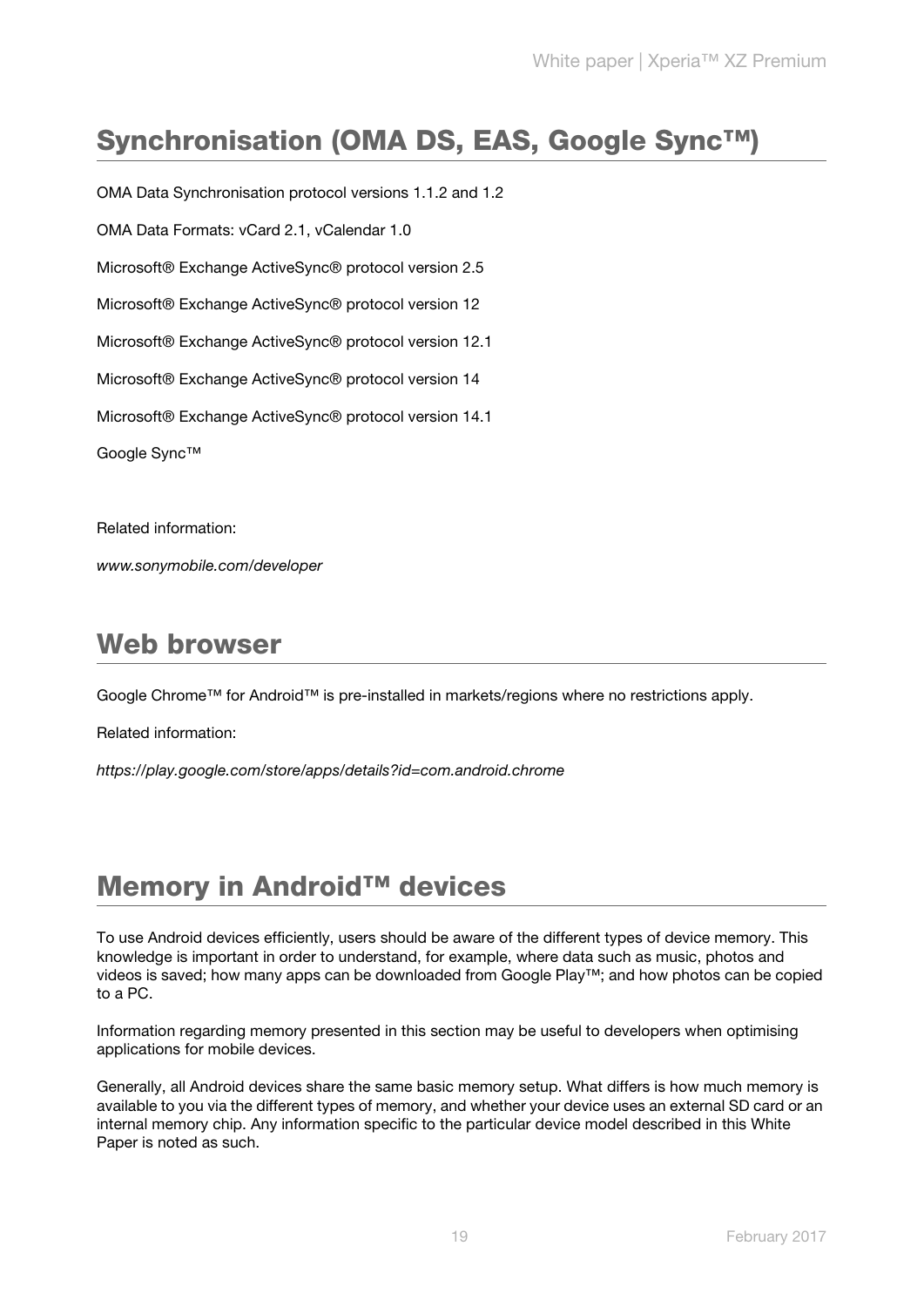#### Types of memory

The types of memory described and numbered below are consistent with the terminology used in Sony mobile device menus and in other content relating to 2017 Xperia™ devices:

1. **Dynamic Memory** (also known as RAM) is used by applications that run when the device is turned on. The amount of Dynamic Memory influences how many applications and operating system services can run at the same time. The Android operating system automatically closes applications and services that are not being used.

However, such automatic functionality has limits. For example, if a lower amount of free RAM is available to applications after a new release of the operating system (due to increased capabilities in the system), device speed will eventually be impacted. This is the main reason that a device cannot be indefinitely upgraded to newer releases of Android™.

If you experience problems with RAM, for example, if the device runs slower than usual or if the Home application restarts frequently when you leave an application, you should minimise the use of apps that run all the time. Social networking apps that connect and update their data online and animated backgrounds are examples of apps that are always running and affect RAM performance. To minimise RAM issues, you could also consider using a static wallpaper instead of a live wallpaper.

To see which apps and services are currently active, go to **Settings > Memory**. You should have at least 50 MB, and ideally 100 MB or more, of free RAM to avoid slowdowns and application restarts.

You should also be aware that if you update the device to a later Android release, the load on the builtin Dynamic Memory will increase due to the addition of more features. As a result, the device may run slower after an update.

The Xperia™ XZ Premium has 4 GB of RAM available to the Android OS and any installed applications. 200 MB of the total RAM is in use during normal operation when the user starts using the device out of the box.

- 2. System Memory (also known as "System partition" or "/system") is used for the Android OS and for most applications that are pre-loaded from the factory. This type of memory is normally locked, and can only be changed through a firmware upgrade. There is usually some free space available in this section of memory. However, since it is locked, you cannot save apps, photos or any other content to this memory. System Memory is reserved for future firmware upgrades, which almost always need more memory than the original firmware. You cannot see or influence the use of this memory.
- 3. Internal Storage is referred to as "working" memory. It can be compared to the C: drive on a PC or to the startup disk on a Mac.

This type of memory is used to store all application downloaded from the Google Play™ Store (and other sources) as well as their settings and data (such as emails, messages and calendar events, for example). All applications have an allocated area for application data. Memory dedicated to an application is inaccessible to other applications.

Some game applications also store content such as game music and game level information outside their own designated area. In most cases, an application can choose to save its data in a location of its own choosing (outside the protected application settings area). Generally, such content is not deleted when an application is uninstalled; it must be removed manually by connecting the device to a computer with a USB cable, or by using a file manager application.

Internal storage is also used for all added user content. For example, photos taken using the device's camera, media files downloaded from the Internet and file transfers are stored in this area. Typical user content includes: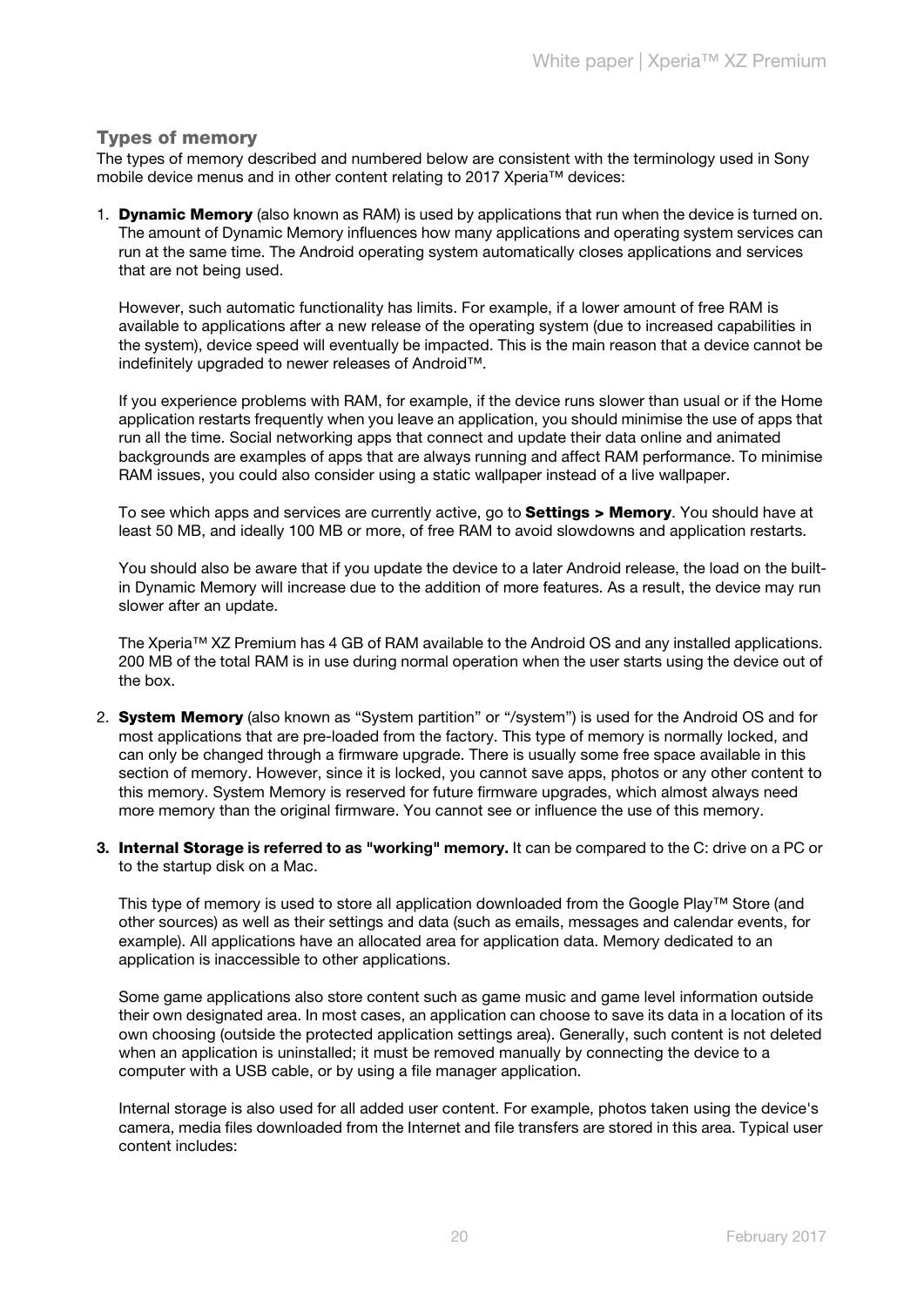- photos
- movies
- music
- Email attachments

Internal Storage will tend to fill up as a result of normal usage. Devices with a large initial Internal Storage can handle more applications and store more user content.

If the Internal Storage starts to get full, the device slows down, and in some cases it might no longer be possible to install more apps. You should always ensure that you have at least 100 MB of free Internal Storage. If not, you should consider removing some apps that you seldom use, or move content that you do not frequently access to external storage.

You can see approximately how much Internal Storage is free in Settings > Storage & USB. You can also view more details about how much memory is used by applications under Settings > Apps. In the Xperia™ XZ Premium, about 49.31 GB of Internal Storage is available out of the box.

Please note that in Sony Mobile 2017 products, "Internal Storage" is now the combination of what was previously known as "Device Memory" or "Phone Memory" (for applications and their data – also previously known as "/data") and "Internal Storage" (for user's content – also previously known as "/ sdcard"). The changes in Internal Storage were made so that memory usage could be more flexible and to allow encryption of user content.

#### Memory card slot

Some products include both a large internal memory and a built-in memory card reader. Android manages devices with a built-in memory card reader and internal memory differently from a device that includes only a built-in memory card reader.

Since most applications expect only a single location for storage, such applications will not generally allow you to SAVE anything to the memory card (i.e., they do not offer the option to choose a storage location). However, some applications (for instance, the Sony Mobile "Camera" application) may actually allow you to do so. Other applications, for example, backup applications such as the Sony Mobile "Memory" application, will by definition be configured to copy content from the Internal Storage to the external SD card.

On the other hand, when it comes to reading from an external SD Card, you will be able to access content (for example, videos, photos and music) on a memory card inserted in this slot without any special consideration since the Android system searches all available memory for content. Therefore, such products may be regarded as supporting a fourth type of memory, called "External Card" or "SD Card".

4. **SD Card** (known as "/ext card" from a programmer's point of view, or by other names in other Android products) is the name for the removable SD memory card in all 2017 Sony Mobile products. As described in the previous section, this External Card memory is generally more limited in that any application can read from it, but many applications cannot save to this card. Only a few applications, including backup applications and file manger applications, have the capability to save to this card.

#### Backing up data to different memory types

Generally, you should not save photos, videos and other personal content solely on the internal memory of a device. If something should happen with the hardware, or if the device is lost or stolen, the data stored on the device's internal memory is gone forever.

In a device where an SD card reader is the main memory, it is relatively easy to take the card out and copy all content to a PC or Mac, or to an entertainment device with a memory card slot. In a product featuring Internal Storage as the main memory, it is not possible to physically remove the memory. Instead, any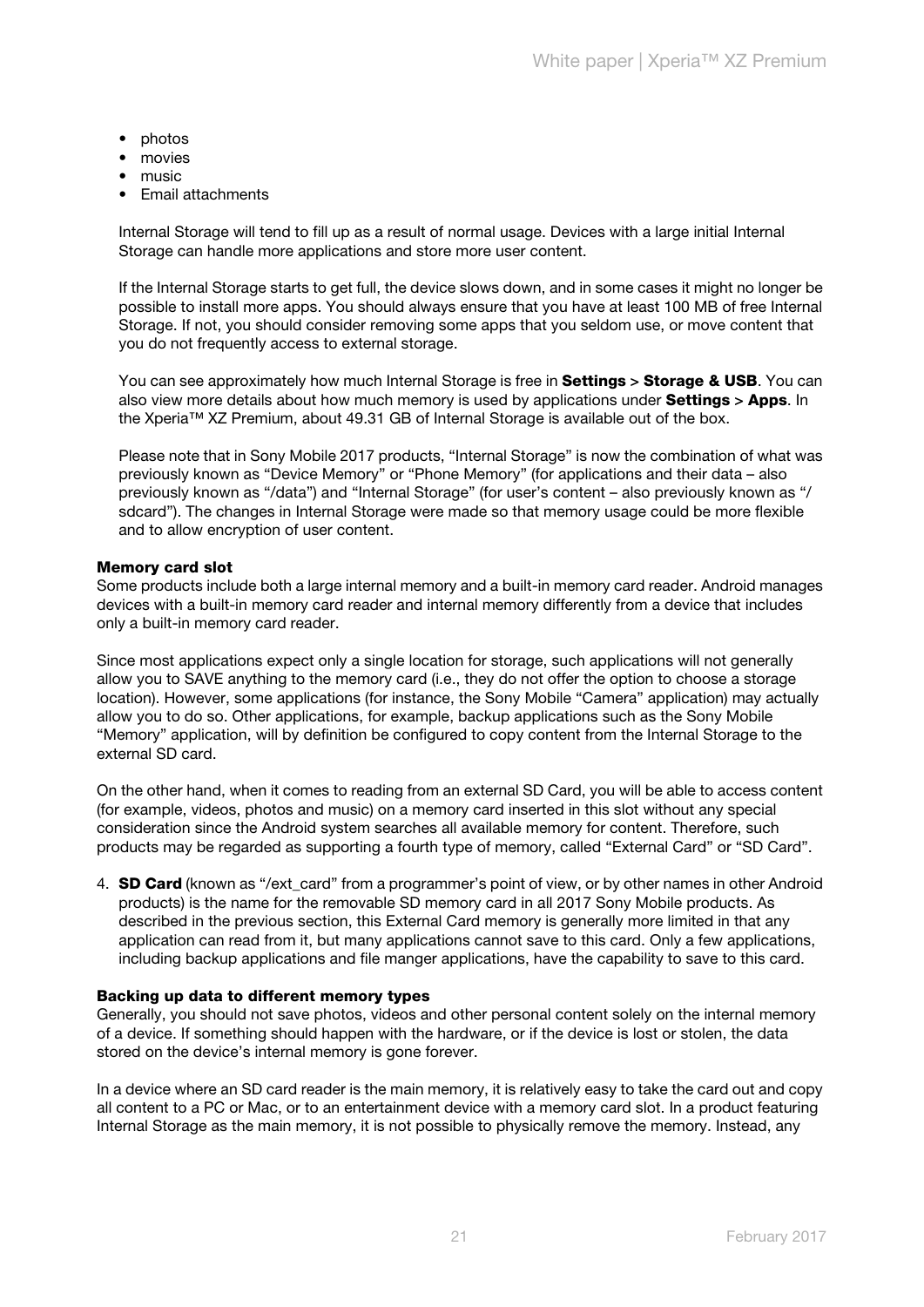critical or high-value content must either be copied to an external SD card by a special backup application, transferred to remote storage over a network (mobile or Wi-Fi), or to a computer via a USB cable.

To facilitate the transfer of data via a cable, the Xperia™ XZ Premium supports Media Transfer Protocol (MTP), which makes it possible to easily transfer content back and forth between your device and a Windows® PC or an Apple™ Mac® computer. This application is called Xperia™ Companion and it can be downloaded from the Xperia™ XZ Premium support page.

Note that you do not need to back up or make a copy of applications that you have downloaded from the Google Play™ Store. They can normally be downloaded again after you have set up your Google account to work in a new device (or in a device where the memory has been completely erased).

#### Note 1:

Some Android devices, including Sony Mobile devices from 2012 and Sony Ericsson devices from 2011 and earlier, do not use a single "Internal Storage" for both applications (and their data) and user content. Instead, these devices use either an external SD card for user content, or a corresponding area of internal memory to reproduce the functionality of an SD card. In such devices, there is a fixed limit between the application area ("/data") and the user content area ("/sdcard"), with the result that user content can build up and reach this limit. When the user content reaches this limit, no additional data can be added using any application. For example, the camera application would no longer be able to capture additional photos even if a considerable amount of free space was available in the application area. This limit also applies to the application area. Downloading and installing new applications would not be possible even if there was enough free memory in the user content area.

#### Note 2:

Some devices with integrated storage have abandoned the distinction between the application area and the content area when it comes to a Factory Data Reset. As a result, there is no option in such devices to perform a Factory Data Reset and preserve content. In such devices, all content is completely deleted from the device when a reset is performed.

In contrast, Sony Mobile's memory integration solution makes it possible to preserve user content in this situation. Therefore, when performing a Factory Data Reset, the default action will still be to only remove applications and their data, and an option box must be checked if all content is to be removed as well (as might be desirable when selling the device second-hand).

#### Note 3:

For a developer, it is important to note that from a programming point of view the location names used to refer to the different memory areas described in Note 1 are still valid, i.e., the area used for applications ("/ data") is still present, as is the area used for content ("/sdcard").

In reality, "sdcard" is a "symbolic link" to "/storage/self/primary". However, from inside an Android application, "/sdcard" can still be used. For example, you can use "sdcard/DCIM/100Android" to find all camera images. The continued use of "/sdcard" to access the content area ensures compatibility across different products and Android releases in this regard.